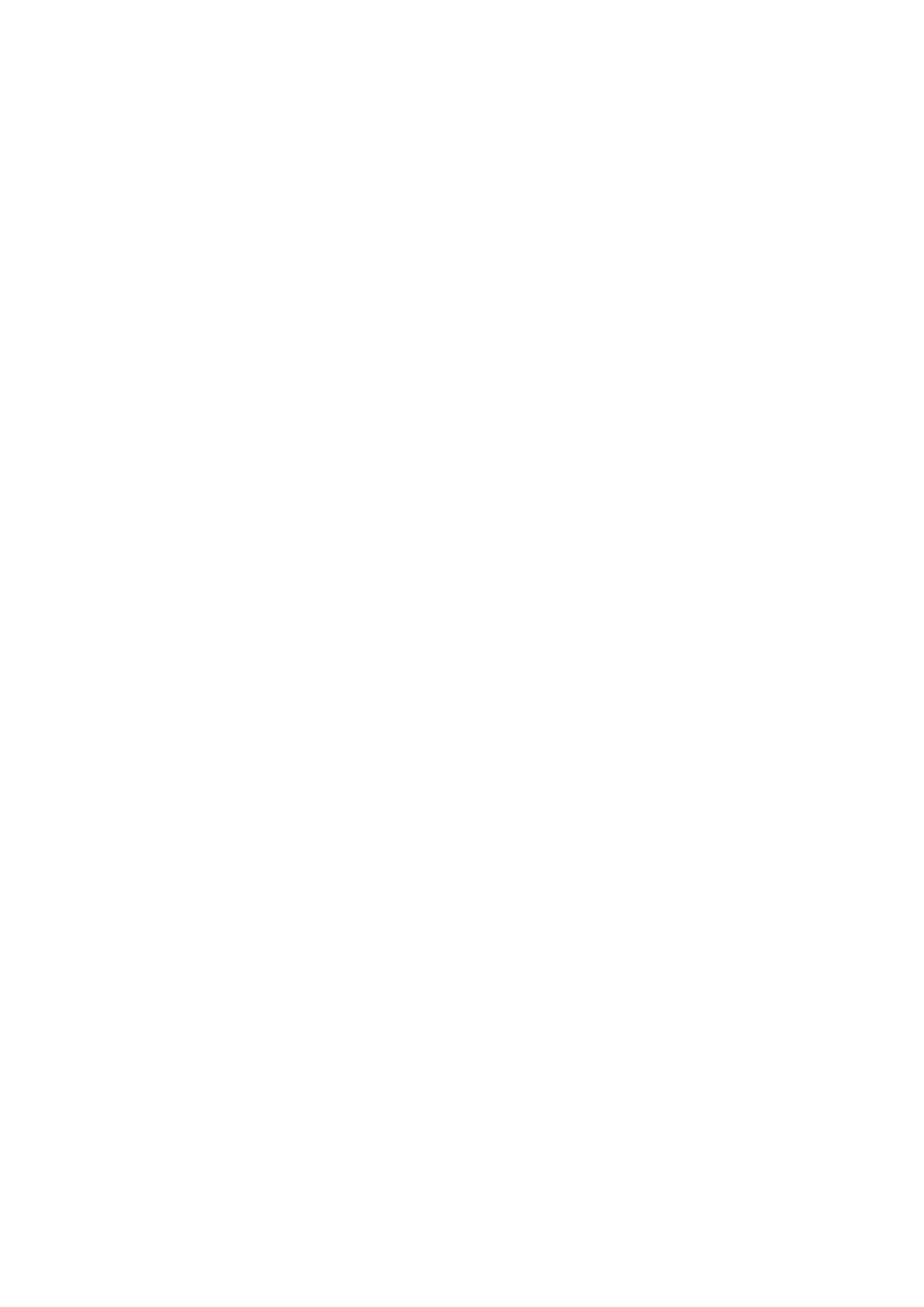## **Contents**

| Mica Surface Properties Investigated by Force Spectroscopy 1                                                                                                                                            |                 |
|---------------------------------------------------------------------------------------------------------------------------------------------------------------------------------------------------------|-----------------|
|                                                                                                                                                                                                         | $\mathbf{1}$    |
| Computer augmented microscopy in medicine - cervical cytology                                                                                                                                           | $\mathbf{1}$    |
| Exact results on the kinetics of random sequential adsorption processes                                                                                                                                 | $\sqrt{2}$      |
|                                                                                                                                                                                                         | 3               |
| Errors in Energy Landscapes Measured with Particle Tracking                                                                                                                                             | $\mathbf{3}$    |
| Fingering instabilities in tissue invasion: an active fluid model                                                                                                                                       | $\overline{4}$  |
| Weak initial conditions of RC4 pseudorandom number generator $\dots \dots \dots \dots \dots$                                                                                                            | $\overline{4}$  |
| Active Lèvy matter: Hydrodynamic description and linear stability analysis                                                                                                                              | 5               |
| Weak Galilean invariance as a selection principle for stochastic coarse-grained diffusive                                                                                                               | 5               |
|                                                                                                                                                                                                         | $6\overline{6}$ |
| Two distinguishable impurities in BEC: squeezing and entanglement of two Bose polarons<br>a constitution de la constitution de la constitution de la constitution de la constitution de la constitution | 6               |
|                                                                                                                                                                                                         |                 |
| Saturated packings of convex anisotropic objects under random sequential adsorption pro-                                                                                                                | 7               |
| Studies on the structure - diffusion relationship for hybrid polymer membranes                                                                                                                          | 8               |
|                                                                                                                                                                                                         | 8               |
| Flux and storage of energy in non-equilibrium stationary states                                                                                                                                         | $\overline{9}$  |
| Formation of modulated structures in random sequential adsorption processes                                                                                                                             | 9               |
| Ising critical exponents of the frustrated spin-1/2 Heisenberg FM/AF square bilayer in a                                                                                                                | 10              |
| Scattering of the generalized Schrödinger cat state in a harmonic trap. The Wigner function                                                                                                             | 10              |
| When boundary conditions at a thin membrane create nonmarkovian normal diffusion.                                                                                                                       | 11              |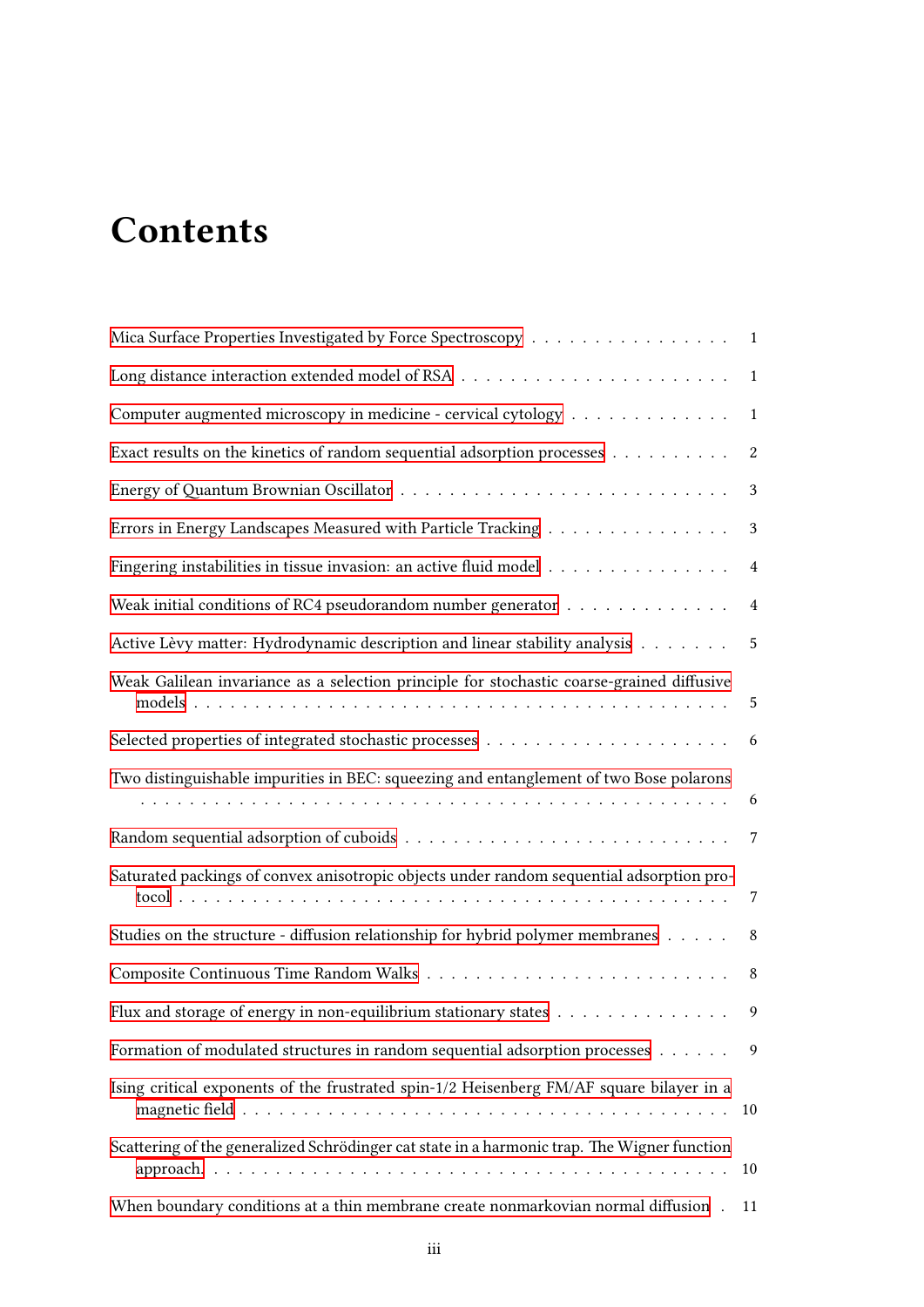| Stereological-fractal analysis as a tool for a precise description of the morphology of hybrid                                                          |        |
|---------------------------------------------------------------------------------------------------------------------------------------------------------|--------|
|                                                                                                                                                         |        |
| Spin-glass-like transition in the Ising models with locally competing temperatures.                                                                     | 13     |
| Random Sequential Adsorption of Platonic and Archimedean Solids                                                                                         | 13     |
| How to recognize if any absorption occurs in a subdiffusive medium $\dots \dots \dots$                                                                  | 13     |
| Active noisy oscillators - analytical approaches, stochastic phase description, and coupling                                                            |        |
|                                                                                                                                                         | 15     |
|                                                                                                                                                         | 15     |
|                                                                                                                                                         | 16     |
| The divergence of collective dissipation length in SCN-induced glass-like transition                                                                    | 16     |
|                                                                                                                                                         | 17     |
| Anomalous diffusion, ergodicity, ageing, and non-gaussianity                                                                                            | 17     |
| Scale-dependent anomalous diffusion in spatially disordered environments                                                                                | 18     |
| Interplay of Katsura-Nagaosa-Balatsky mechanism and zigzag geometry of lattice bonds:<br>exactly solvable model of the $S = 1/2$ XY magnetoelectric. 19 |        |
| Emergence of Kardar-Parisi-Zhang dynamics from the etching model: A nonphenomeno-                                                                       |        |
| Short-time molecular motion in simple liquids reflected in temporal, ensemble and wavelet                                                               | 20     |
|                                                                                                                                                         | 20     |
| Non-equilibrium Steady States of the Brownian Asymmetric Simple Exclusion Process .                                                                     | 21     |
| Celestial mechanics of fruit flies or a theory for mushroomers $\dots\dots\dots\dots\dots\dots$                                                         | 21     |
| Robust Active Force Detection with the Overdamped Langevin Equation                                                                                     | $22\,$ |
| Many body localization of bosons in optical lattices. $\dots \dots \dots \dots \dots \dots \dots \dots$                                                 | 22     |
| Weighted models for level statistics across the many-body localization transition                                                                       | 23     |
| Negative mobility for controlled mass-based particle separation                                                                                         | 24     |
|                                                                                                                                                         | 25     |
| Spin frustration of a mixed spin-1/2 and spin-3/2 Ising model on a decorated square lattice                                                             | 25     |
| Deterministic Loewner equation and unstable growth processes                                                                                            | 26     |
| Multifractal characteristics of BK channels' activity in human glioblastoma cells 27                                                                    |        |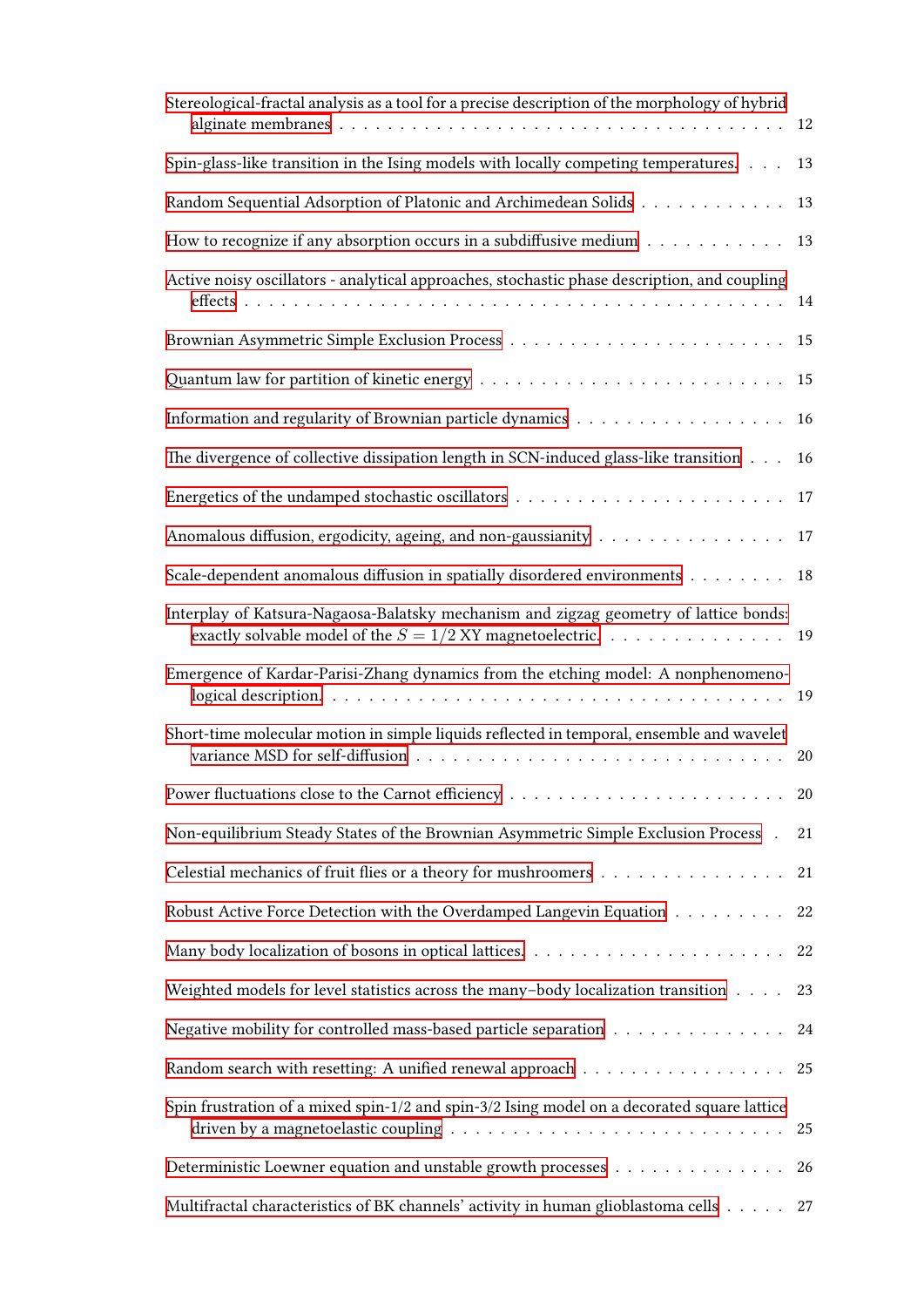| Cardiovascular dynamics models for hypertension patients based on symbolized signals of |  |
|-----------------------------------------------------------------------------------------|--|
|                                                                                         |  |
|                                                                                         |  |
|                                                                                         |  |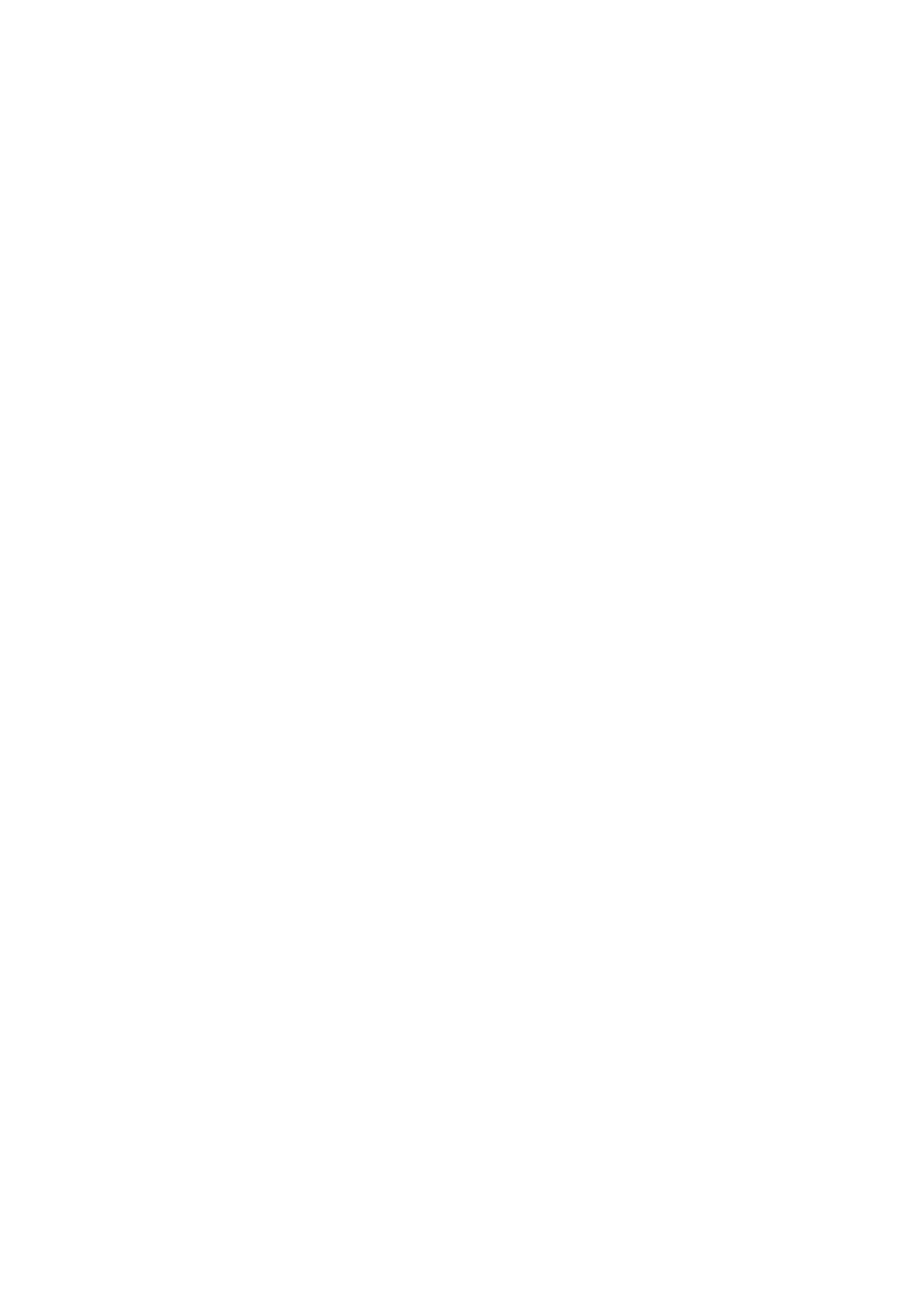<span id="page-6-0"></span>**Poster session** / **55**

## **Mica Surface Properties Investigated by Force Spectroscopy**

**Author(s):** Agnieszka Kurek<sup>1</sup>

 $\mathbf C$ o-author(s): Beata Cieniawska  $^1$  ; Jakub Barbasz  $^2$  ; Kamila Sofinska  $^3$ 

1 *Jerzy Haber Institute of Catalysis and Surface Chemistry, Polish Academy of Sciences*

2 *Instytut Katalizy i Fizyochemii Powierzchni im. Jerzego Habera PAN*

3 *Jerzy Haber Institute of Catalysis and Surface Chemistry Polish Academy of Sciences*

**Corresponding Author(s):** nckurek@cyf-kr.edu.pl

Mica (muscovite) is a substrate commonly used for TEM and AFM imaging because of its atomic flatness, high cleavage and transparency. This aluminosilicate has sheet structure. Crystallographic structure of mica consists of two layers of Si and Al tetrahedrals and one Al octahedral sublayer between them.1,2 Force spectroscopy technique was used to determine physicochemical properties such as adhesion between the AFM probe and the surface, Young's Moduli, deformation depth and the surface stiffness.

In this work adhesion forces were measured in different conditions (air or NaCl solution with ionic strengths range of  $0.001 - 0.15$  M). The velocities of AFM tip withdrawal were in the range of  $0.02$ – 5 μm s-1. The main goal of these experiments was finding correlation between physiochemical properties and environmental conditions.

References

- 1. Christenson, H. K. & Thomson, N. H. The nature of the air-cleaved mica surface. Surf. Sci. Rep. 71, 367–390 (2016).
- 2. De Poel, W. et al. Muscovite mica: Flatter than a pancake. Surf. Sci. 619, 19–24 (2014).

Acknowledgements: I acknowledge the support of InterDokMed project no. POWR.03.02.00-00- I013/16

<span id="page-6-1"></span>**Poster session** / **59**

## **Long distance interaction extended model of RSA**

Jakub Barbasz $^1$  ; Kamila Sofinska $^1$  ; Michal Ciesla $^2$  ; Tomasz Witko $^2$ 

1 *Jerzy Haber Institute of Catalysis and Surface Chemistry, Polish Academy of Sciences*

<sup>2</sup> *M. Smoluchowski Institute of Physics, Jagiellonian University, Kraków, Poland*

**Corresponding Author(s):** michal.ciesla@uj.edu.pl

The phenomenon of interfacial adsorption and adhesion can be encountered at every stage of everyday life, from processes at atomic or cellular level to complex industrial processes taking place on a large scale.

<span id="page-6-2"></span>Most commonly used models to describe colloidal particles adsorption are classical RSA and ballisticdeposition model. In this study we presented alternative model to describe adsorption process of "haired" colloidal particles. By combining computational models with advanced optical microscopy methods it is possible to investigate the adsorption process in a wide range of times and directly compare experimental data with mathematical model.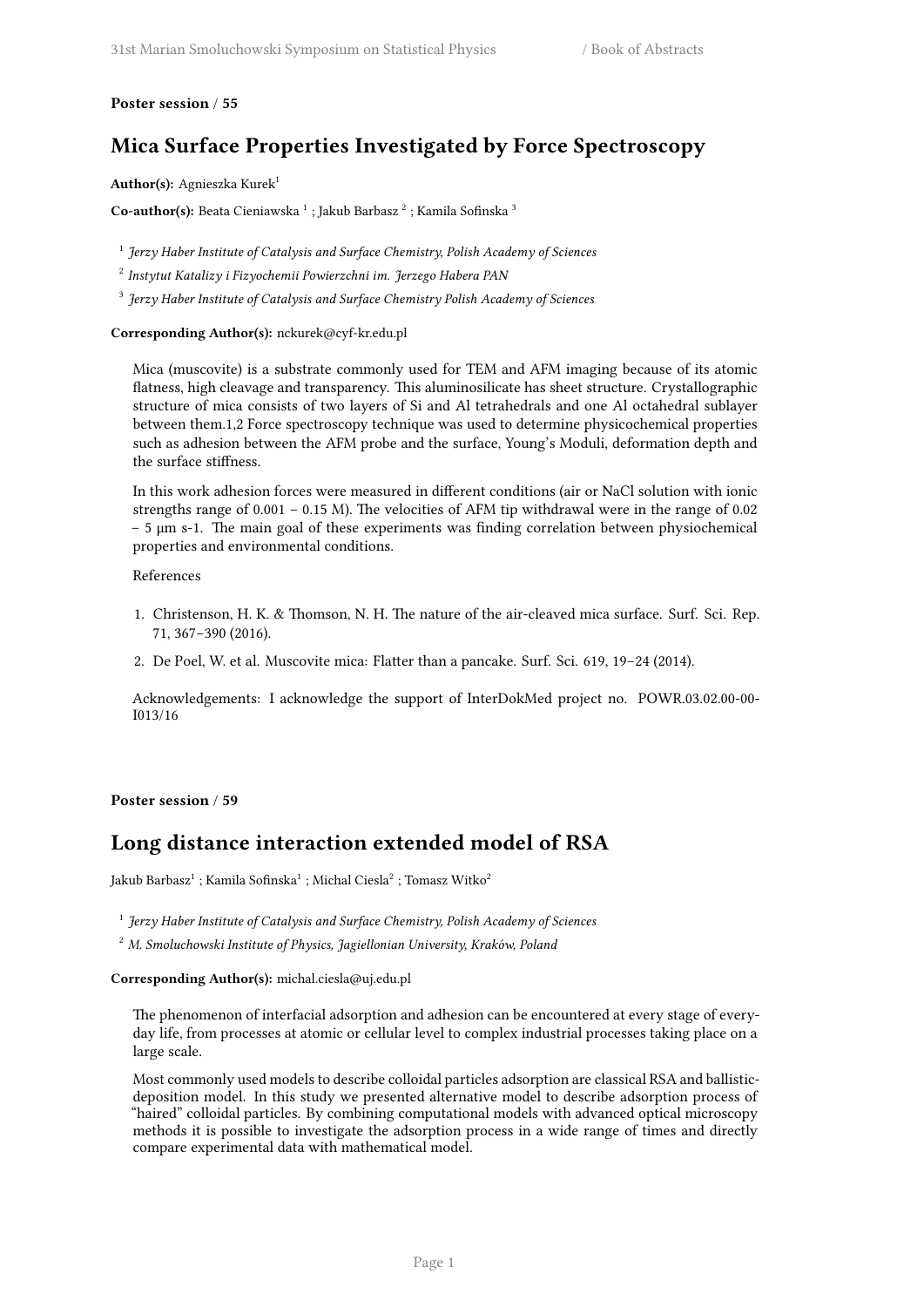#### **Poster session** / **60**

#### **Computer augmented microscopy in medicine - cervical cytology**

Author(s): Jakub Barbasz<sup>1</sup>

Co-author(s): Jacek Gronwald<sup>2</sup>; Łukasz Lasyk<sup>3</sup>

- 1 *Jerzy Haber Institute of Catalysis and Surface Chemistry, Polish Academy of Sciences*
- 2 *International Hereditary Cancer Center, Department of Genetics and Pathology, Pomeranian Medical University, Szczecin, Poland*

<sup>3</sup> *Digitmed, Oleśnica, Poland*

#### **Corresponding Author(s):** ncbarbas@cyf-kr.edu.pl

Computer aided analysis of microscopic images is a rapidly growing field of imaging research. The results of the preliminary assessment of cervical cytology samples made by artificial intelligence systems will be presented. For this purpose, a u-net network of various complexity of architecture has been tested. The obtained results indicate the effectiveness of the solution based on neural networks in the preliminary selection of microscopic images of cervical cytology. The use of the proposed solutions, increases the effectiveness of detecting irregularities without increasing the cost of testing and without additional procedural processes carried out with patients. Acknowledgements: I acknowledge the support of POIR.01.02.00-00-0038/15-00

<span id="page-7-0"></span>**Tue noon** / **49**

### **Exact results on the kinetics of random sequential adsorption processes**

Adrian Baule<sup>1</sup>

1 *School of Mathematical Sciences Queen Mary, University of London*

Random sequential adsorption (RSA) of particles is used in a large variety of contexts to model particle aggregation and jamming. In RSA, a particle's position is selected with uniform probability over the domain and it is then placed sequentially if there is no overlap with any previously placed particles. Particles are not able to move or reorient once being placed. A key feature of these models is the observed algebraic time dependence of the asymptotic jamming coverage. However, the exact value of the scaling exponent is not known apart from the simplest case of the RSA of monodisperse spheres adsorbed on a line (Renyi's seminal 'car parking problem' [1]).

In this talk, I show that exact results on the scaling exponent can be derived for three variants of RSA processes on the line: (i) particles interacting by a finite-range potential; (ii) polydisperse hard spheres; (iii) non-spherical hard particles. These results resolve in particular a long-standing conjecture that the exponent depends solely on the degrees of freedom of a particle [2]. Instead, it is shown that the exponent depends sensitively on both particle shape and the size distribution underlying the polydispersity. Remarkably, for non-spherical particles, the exponent falls into at least two universality classes depending on whether the contact distance has singular features (e.g., for spherocylinder and polyhedra) or not (smooth convex shapes like ellipsoids) [3].

For problems (i,ii) the exact time dependent solution for the interval distribution of the RSA can be found, which reveals that a unique potential/size distribution exists that leads to a maximally dense coverage of the line, which is approached infinitesimally slowly in time [4].

[1] A. Rényi, Publ. Math. Res. Inst. Hung. Acad. Sci. 3, 109 (1958).

[2] P. Viot and G. Tarjus, Europhys. Lett. 13, 295 (1990). J. W. Evans, Rev. Mod. Phys. 65, 1281 (1993). G. Tarjus and J. Talbot, J. Phys. A 24, L913 (1991).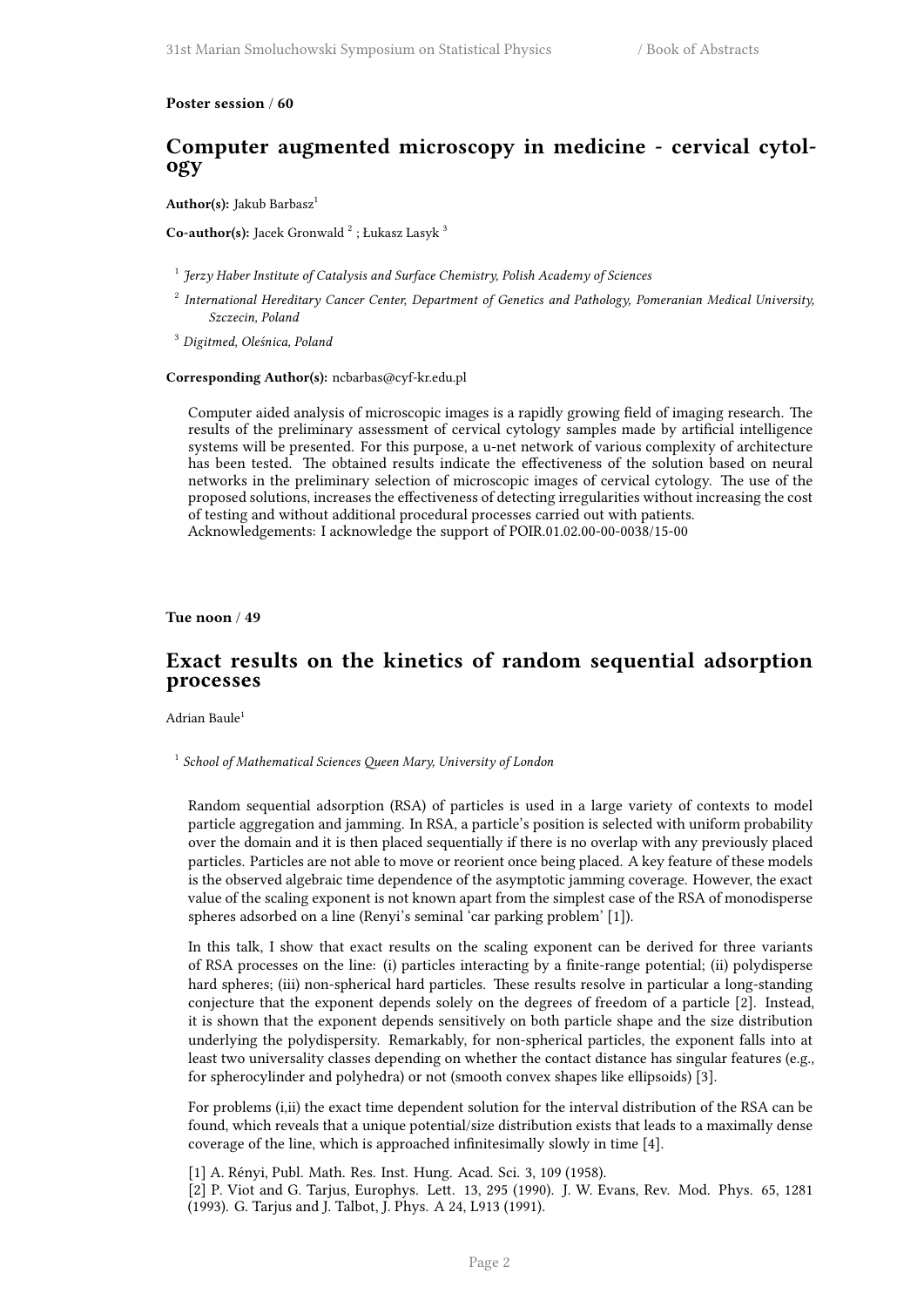[3] A. Baule, Physical Review Letters 119, 028003 (2017) [4] A. Baule, submitted (2018)

<span id="page-8-0"></span>**Poster session** / **56**

## **Energy of Quantum Brownian Oscillator**

Author(s): Pawel Bialas<sup>1</sup>

**Co-author(s):** Jerzy Łuczka <sup>2</sup>

<sup>1</sup> *Department of Theoretical Physics, University of Silesia*

<sup>2</sup> *University of Silesia, Katowice*

**Corresponding Author(s):** pawel.bialas@smcebi.edu.pl

Models which contain quantum particle coupled to its environment were analysed many times over recent years or even decades. This old and seemingly clichéd system-environment model has been re-considered many, many times by each next generation of physicists. However, it is still difficult to find a transparent presentation of this fundamental issue of the quantum statistical physics. Furthermore by analysing behaviour of quantum Brownian motion one could attempt to find answer for many fundamental questions concerning the very essence of the quantum world, investigate transport phenomena or consider the nature and properties of quantum information. The topic of quantum Brownian motion is fundamental for many fields of physics, for instance in statistical physics, condensed matter and atomic physics. We study the celebrated model of a quantum open system *S*, i.e. a quantum harmonic oscillator of mass *M* and eigenfrequency  $\omega_0$ . It is in contact with a heat bath *B* modeled as a collection of independent quantum harmonic oscillators which form thermostat of temperature *T* being in an equilibrium Gibbs canonical state. There are plenty of methods for analysing such systems for instance path integrals method, van Kampen method or generalised Langevin equation method. In our considerations we utilise the last listed method and as a starting point in our analysis we took quantum fluctuation-dissipation theorem.

We would like to present some of interesting properties exhibited by such systems and exact, analytical results for energy - potential and kinetic - which we have obtained.

<span id="page-8-1"></span>**Poster session** / **43**

## **Errors in Energy Landscapes Measured with Particle Tracking**

**Author(s):** Michal Bogdan<sup>1</sup>

**Co-author(s):** Thierry Savin<sup>1</sup>

<sup>1</sup> *University of Cambridge, Department of Engineering*

**Corresponding Author(s):** mjb271@cam.ac.uk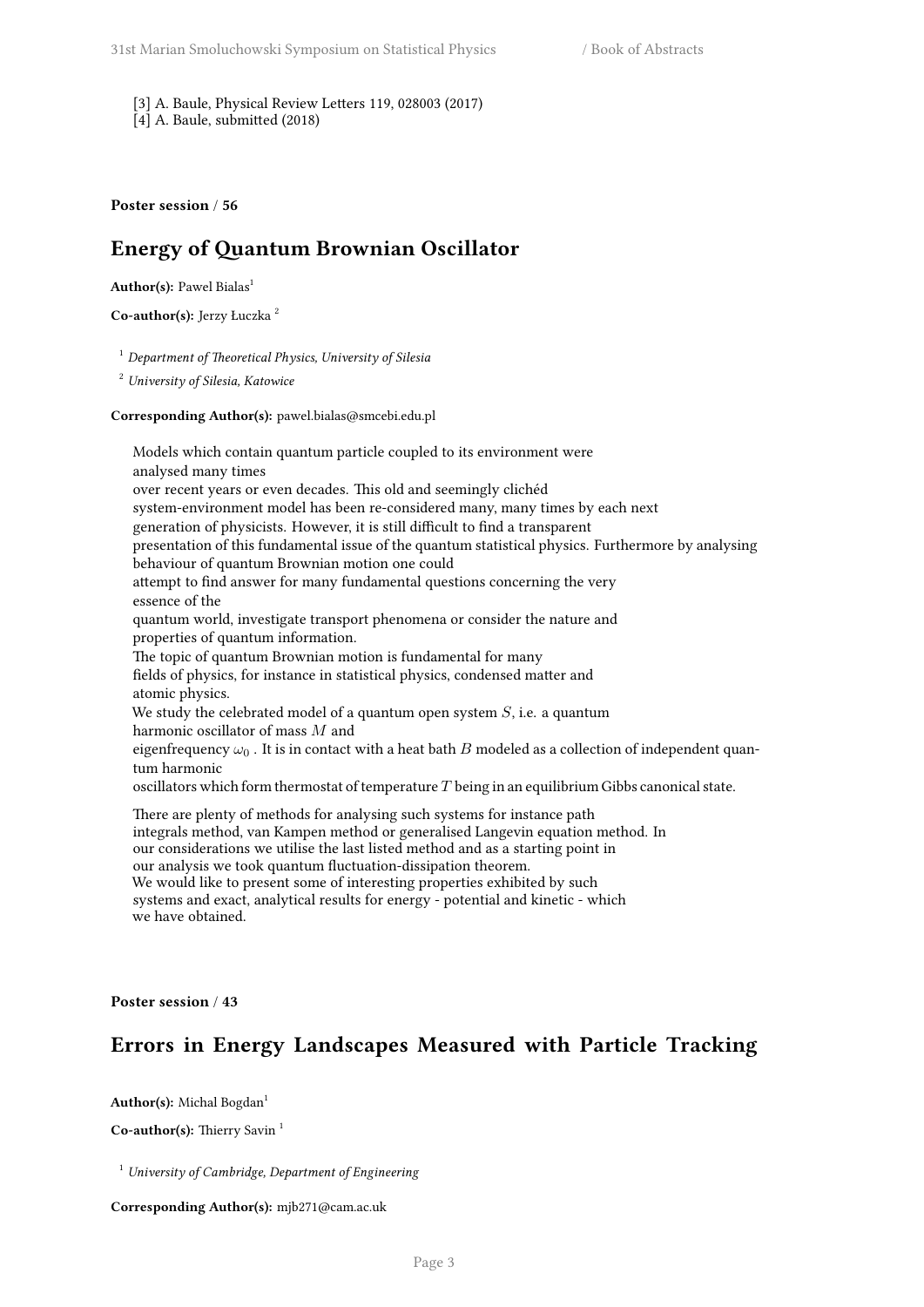Tracking Brownian particles is often employed to map the energy landscape they explore. Such measurements have been exploited to study many biological processes and interactions in soft materials. Yet video tracking is irremediably contaminated by localization errors originating from two imaging artifacts: the "static" errors come from signal noise, and the "dynamic" errors arise from the motion blur due to finite frame-acquisition time. We show that these errors result in systematic and nontrivial biases in the measured energy landscapes. We derive a relationship between the true and the measured potential that elucidates, among other aberrations, the presence of false double-well minima in the apparent potentials reported in recent studies. We further assess several canonical trapping and pair-interaction potentials by using our analytically derived results and Brownian dynamics simulations. In particular, we show that the apparent spring stiffness of harmonic potentials (such as optical traps) is increased by dynamic errors but decreased by static errors. Our formula allows for the development of efficient corrections schemes, and we also present in this work a provisional method for reconstructing true potentials from the measured ones.

<span id="page-9-0"></span>**Thu noon** / **42**

## **Fingering instabilities in tissue invasion: an active fluid model**

**Author(s):** Michal Bogdan<sup>1</sup>

Co-author(s): Aude Mulard<sup>2</sup>; Thierry Savin<sup>2</sup>

<sup>1</sup> *University of Cambridge, Department of Engineering*

<sup>2</sup> *University of Cambridge*

#### **Corresponding Author(s):** ts573@eng.cam.ac.uk, mjb271@cam.ac.uk

We study theoretically a possible physical mechanism for formation of multicellular protrusions in carcinoma at the onset of metastasis. We suggest it might be a consequence of a very simple physical instability resulting from coupling between cell velocity and direction of active traction. It is reminiscent of the classical viscous fingering instability. We use it to show that, for a carcinoma growing in an external environment of comparable viscosity, even weak active traction can lead to the onset of multicellular protrusions, initiating metastasis. We also discuss how further evolution of the fingers would proceed within this model. Due to the simplicity of the mechanism proposed, we think it might be applicable for a wide range of circumstances and might rationalize fingering observed in vivo.

<span id="page-9-1"></span>**Poster session** / **45**

#### **Weak initial conditions of RC4 pseudorandom number generator**

Author(s): Aleksander Kubań<sup>1</sup>

**Co-author(s):** Teodor Buchner <sup>1</sup>

1 *Faculty of Physics, Warsaw University of Technology*

#### **Corresponding Author(s):** buchner@if.pw.edu.pl

Phase space of cryptographic systems, such as RC4 stream cipher is an interesting object, to which statistical physics may be applied. Entropy of a trajectory and of a state space, transient phase, coexisting attractors, 1/f noise and complexity measures are just a few examples of physical ideas, that may be applied to cryptographic systems, which opens the possibility of many new research subjects. The basis for this interdisciplinary research is the fact, that pseudorandom number generators, which form a core of many cryptographic systems, are just strongly mixing deterministic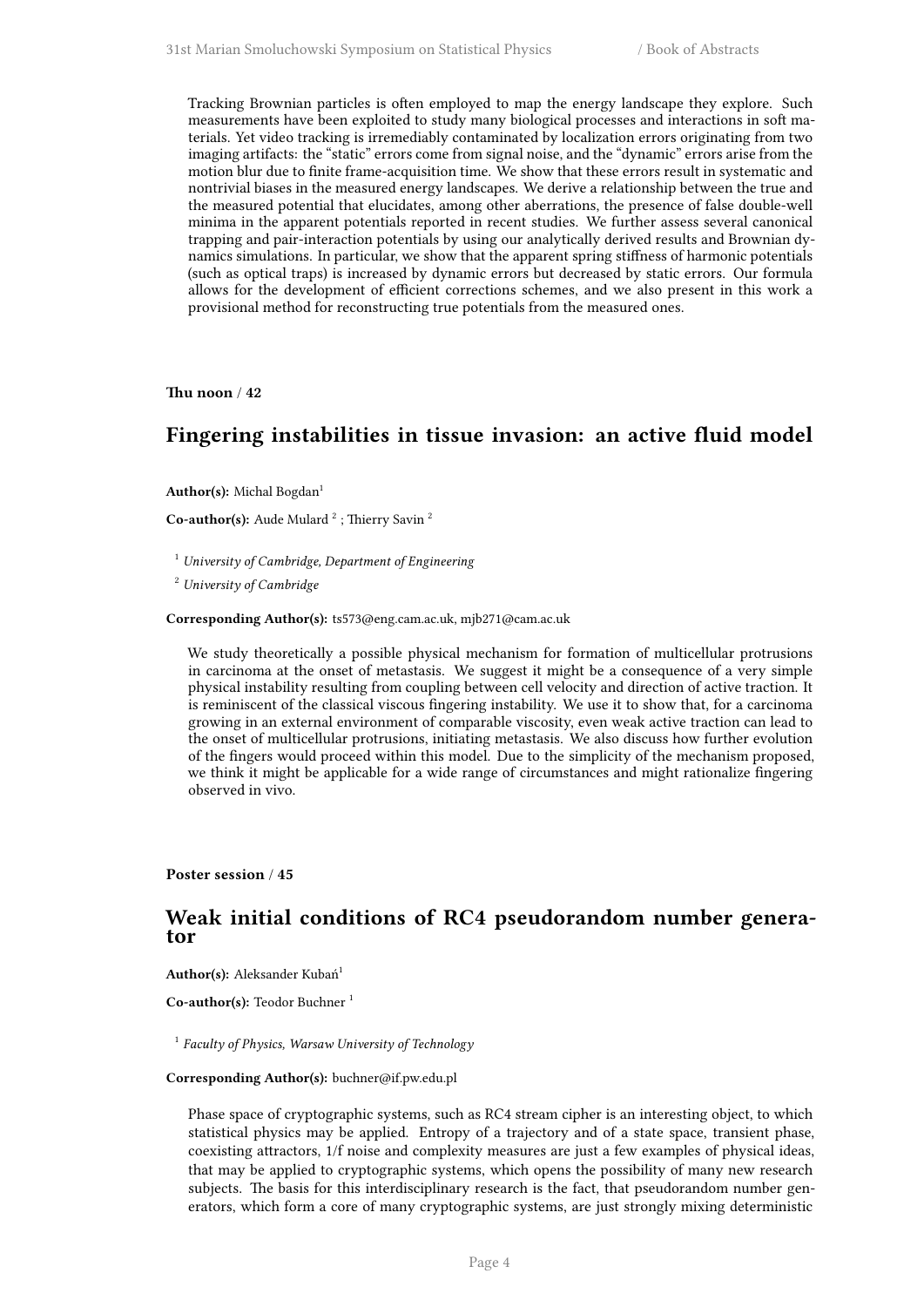nonlinear systems in a chaotic state. And the main difference lays in the fact, that basic operations in cryptography, such as XOR operator are in space of integer numbers (as in Bernoulli shift).

In this contribution we expose a weakness of RC4 cipher: that apparently strong cryptographic keys of high entropy can lead to weak initial condition for the pseudorandom number generator. These weak initial conditions lead to poor mixing in the long transient part of a pseudorandom trajectory. This allows to mount a successful attack on this cipher, e.g. using known plaintext attack. We show this by numerical analysis of the space of initial conditions of a simplified version of RC4. We show, that central limit theorem may be applied to this system, and due to this fact many families of weak cryptographic keys may be determined. Basing on these results it is possible to calculate the average weakness of space of all cryptographic keys, which shows an inherent security flaw, built in the structure of priming phase of the RC4 cipher. Current findings confirm that application of nonlinear techniques in cryptology may provide interesting results.

<span id="page-10-0"></span>**Tue morning** / **14**

## **Active Lèvy matter: Hydrodynamic description and linear stability analysis**

**Author(s):** Andrea Cairoli<sup>1</sup>

**Co-author(s):** Chiu Fan Lee <sup>2</sup>

1 *Imperial College London*

<sup>2</sup> *Department of Bioengineering, Imperial College London*

Collective ordered motion can emerge spontaneously in many biological systems, such as bird flocks, insect swarms and tissue under dynamic re-organization. This phenomenon is typically modelled under the active fluid formalism. However, anomalous diffusion, characterizing particles whose position mean-square displacement scales non-linearly in time, is also widespread in biology. For instance, Lèvy walks exhibiting super-diffusion can represent an optimal foraging strategy under specific environmental conditions. Surprisingly, the emergence of collective motion in systems displaying such anomalous diffusive behaviour has not yet been discussed. Here, we will investigate a system of active particles performing Lèvy flights and endowed with alignment interactions. We will derive the model equation in the hydrodynamic limit and investigate the stability of its ordered and disordered phases. This analysis aims at developing a framework integrating both anomalous diffusive motility and inter-particle interactions, thus paving the way for the definition of more realistic active matter models.

<span id="page-10-1"></span>**Poster session** / **2**

## **Weak Galilean invariance as a selection principle for stochastic coarse-grained diffusive models**

**Author(s):** Andrea Cairoli<sup>1</sup>

**Co-author(s):** Adrian Baule<sup>2</sup>; Rainer Klages<sup>2</sup>

1 *Imperial College London*

<sup>2</sup> *Queen Mary University of London*

Galilean invariance states that the equations of motion of closed systems do not change under Galilei transformations to different inertial frames. However, real world systems typically violate it, as they are described by coarse-grained models, that integrate complex microscopic interactions indistinguishably as friction and stochastic forces.

This leaves no alternative principle to assess a priori the physical consistency of a given stochastic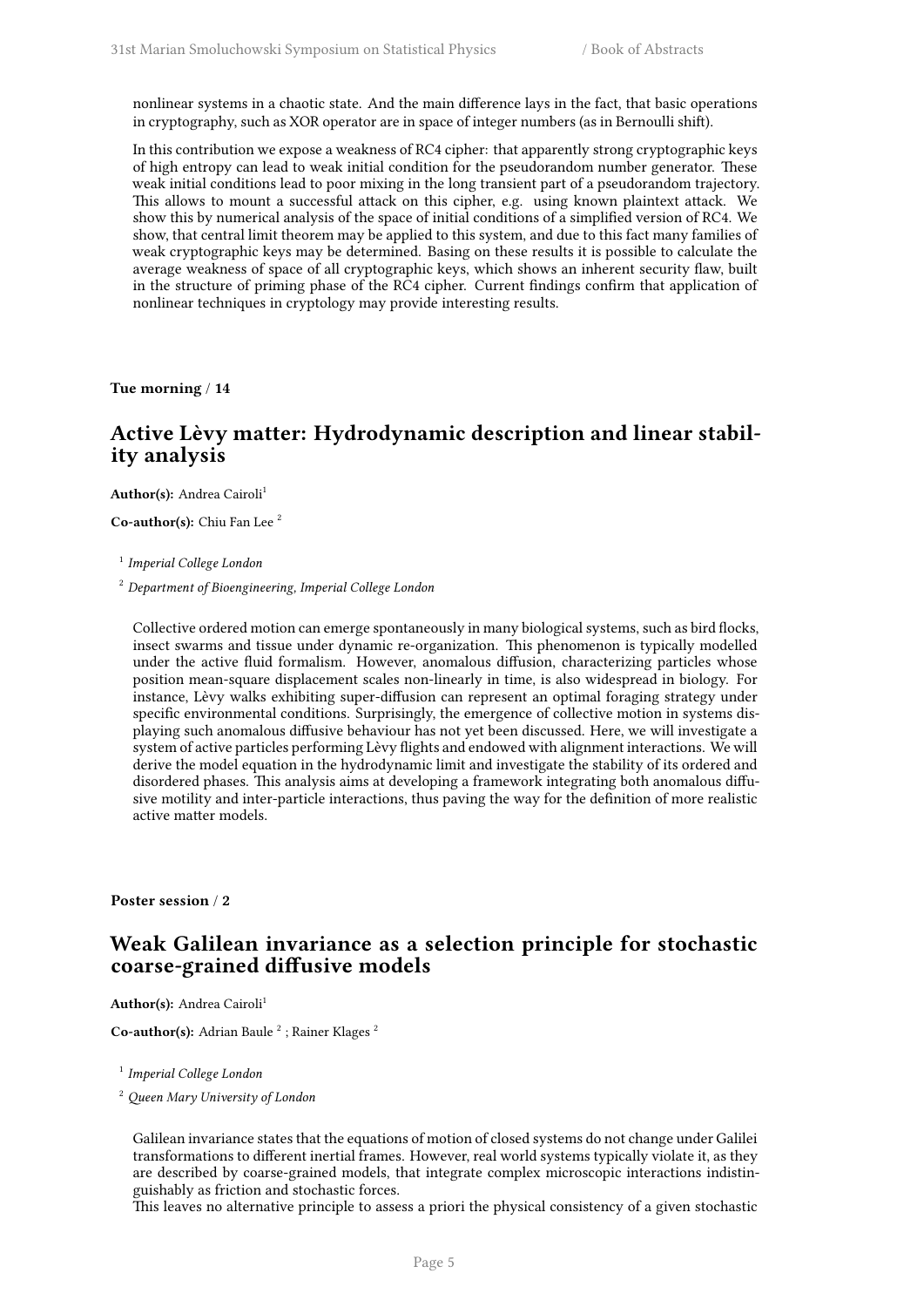model. In this talk, I use the Kac-Zwanzig Hamiltonian model of Brownian motion to clarify how Galilean invariance is broken during the coarse graining procedure to derive stochastic equations and derive a set of rules characterizing systems in different inertial frames, called "weak Galilean invariance". Several stochastic processes, generating both normal and anomalous diffusion, are shown to be invariant in these terms, except the continuous-time random walk, whose correct invariant description is discussed.

These results are particularly relevant for the modelling of biological systems, as they provide a theoretical principle to select stochastic models of complex dynamics prior to their validation against experimental data.

<span id="page-11-0"></span>**Poster session** / **57**

## **Selected properties of integrated stochastic processes**

Author(s): Karol Capala<sup>1</sup>

Co-author(s): Bartłomiej Dybiec<sup>1</sup>

<sup>1</sup> *M. Smoluchowski Institute of Physics, Jagiellonian University, Kraków, Poland*

#### **Corresponding Author(s):** karol.capala@student.uj.edu.pl

Brownian motion (Wiener process) and Ornstein-Uhlenbeck processes are two basic stochastic processes, which are frequently, among others, used in the statistical physics. We consider the full stochastic dynamics, i.e. a situation when a particle is described by the position and velocity. It is assumed that velocity changes according to Wiener or Ornstein-Uhlenbeck processes. Consequently, a particle position is described by an integrated stochastic process. We examine such processes in the free case. Moreover, the problem of first escape from a finite interval for integrated stochastic processes is studied. We show similarities and differences between both processes. These differences arise due to introduction of damping and are especially well visible for a free particle. In the studied range, the problem of first escape seems to be less sensitive to the process describing evolution of the velocity.

<span id="page-11-1"></span>**Mon afternoon** / **5**

#### **Two distinguishable impurities in BEC: squeezing and entanglement of two Bose polarons**

Author(s): Christos Charalambous<sup>1</sup>

Co-author(s): Aniello Lampo<sup>1</sup>; Maciej Lewenstein<sup>2</sup>; Miguel Ángel Garcia March<sup>1</sup>; Mohammad Mehboudi 1

1 *ICFO* 2 *ICFO / ICREA*

#### **Corresponding Author(s):** christos.charalambous@icfo.eu

We apply the quantum open system formalism to describe the physics of two impurities immersed in a Bose-Einstein condensate. Here, the impurities are considered to be two quantum Brownian particles interacting with a bath of oscillators corresponding to the Bogoliubov modes of the condensate. We characterize the dynamics of the Brownian impurities with Langevin-like quantum stochastic equations carrying an account of memory effects. The Langevin equations are solved to evaluate the covariance matrix. We find that the presence of the bath induces an interaction between the impurities, which leads to entanglement among them. Whether or not the impurities are trapped in an external potential gives rise to different behaviours of such entanglement: (i) In the absence of external potential, we observe sudden death of entanglement, i.e., entanglement disappears at long enough times; (ii) In the presence of external harmonic potential, entanglement survives even at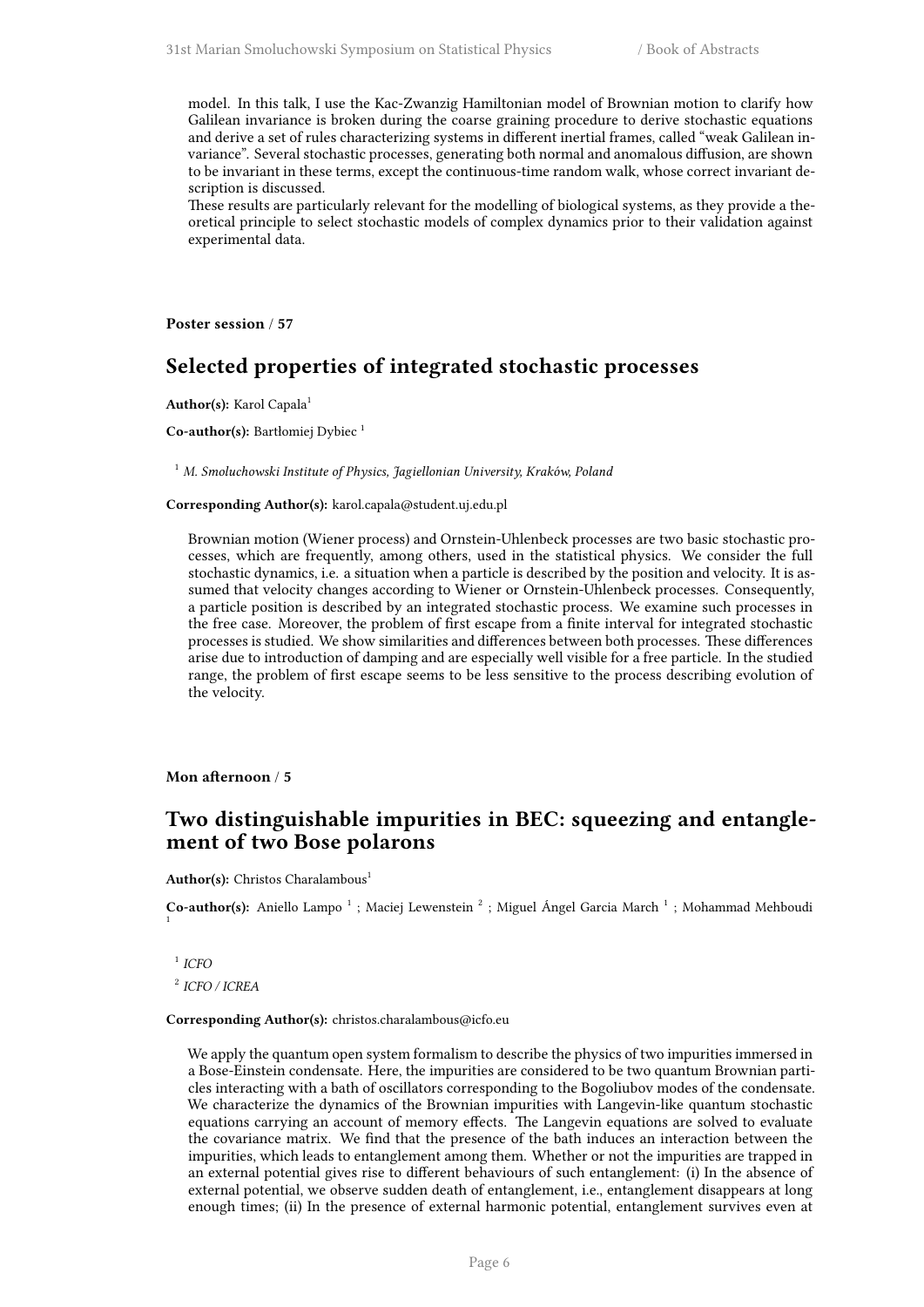asymptotic time limit. Our study puts the behaviour of entanglement under scrutiny and captures its response to experimentally tunable parameters.

Besides entanglement, we study the squeezing as well. Interestingly, we find that the mean-squaredisplacement is super-diffusive, which as we prove, is due to non-Markovianity of the dynamics. Further, a full analysis of squeezing is provided, which explains how experimentally tunable parameters create or destroy squeezing. We emphasize that all of our analysis is rigorously obtained from a realistic physical model; in particular, we avoid manipulating it by introducing artificial Hamiltonians, or by introducing arbitrary spectral densities.

**Poster session** / **58**

## **Random sequential adsorption of cuboids**

Michal Ciesla $^1$  ; Piotr Kubala $^2$ 

<sup>1</sup> *M. Smoluchowski Institute of Physics, Jagiellonian University, Kraków, Poland*

<sup>2</sup> *M. Smoluchowski Institute of Physics, Jagiellonian University, Kraków, Poland)*

#### **Corresponding Author(s):** michal.ciesla@uj.edu.pl

The subject of this study was random sequential adsorption of cuboids of axes length ratio of  $a: 1:b$ for  $a \in [0.3, 1.0]$  and  $b \in [1.0, 2.0]$  and its aim was to find a shape that provides the highest packing fraction. Obtained results show that the densest packing fraction is  $0.402 \pm 0.010$ , and is reached for axes ratios near cuboids of 0*.*75 : 1 : 1*.*30. Kinetics of packing growth were also studied and it was established that its power-law character is no longer governed by the number of cuboid degrees of freedom. The microstructural properties of obtained packings were studied in terms of density correlation function and propagation of orientational ordering.

<span id="page-12-0"></span>**Tue noon** / **27**

## **Saturated packings of convex anisotropic objects under random sequential adsorption protocol**

Author(s): Michal Ciesla<sup>1</sup>

Co-author(s): Karol Haiduk<sup>2</sup>; Piotr Kubala<sup>2</sup>

<sup>1</sup> *M. Smoluchowski Institute of Physics, Jagiellonian University, Kraków, Poland*

2 *Jagiellonian University*

**Corresponding Author(s):** michal.ciesla@uj.edu.pl

The problem of packing hard shapes into limited space has an ancient history and is still of great importance from both utilitarian and fundamental point of view. Random packings are especially important due to their potential application in granular matter and life sciences. There are a number of protocols that allow to generate random packings. One of them is random sequential adsorption. This method is based on consecutive iterations of the following steps:

- a virtual particle position and orientation in case of anisotropic shapes is selected randomly inside the packing;
- if the virtual particle does not intersect with any object on the plane it is added to the packing. Otherwise it is removed from the system and abandoned.

When there is no more place for another object, the packing is called saturated. Direct implementation of this algorithm is highly inefficient for almost saturated packings because a very large number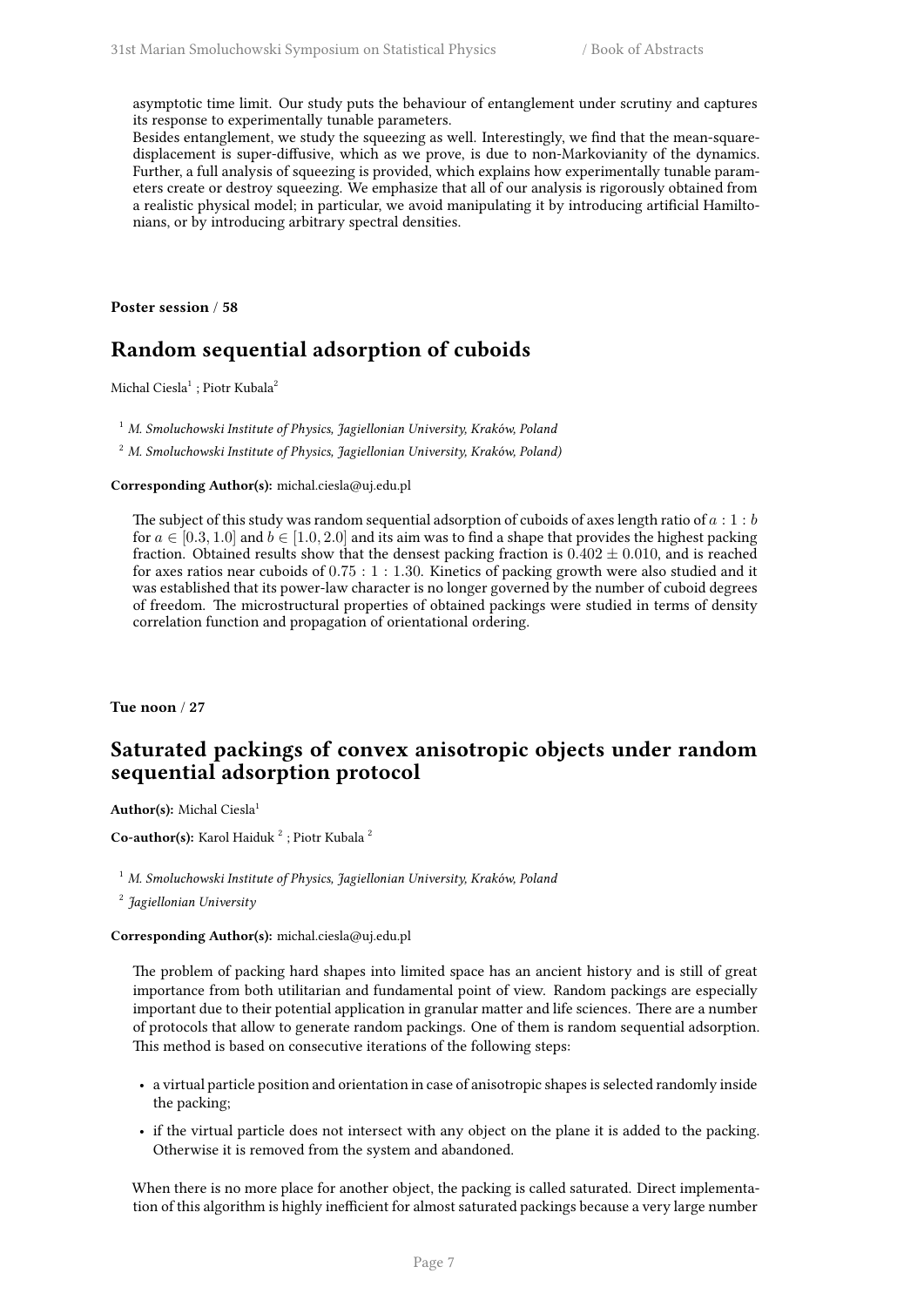of tries is needed to add next shape. Moreover this method does not stop when packing is saturated already. Here, we present an algorithm to generate two-dimensional, saturated packings built of identical, unoriented, anisotropic convex shapes. The method consists in tracking regions where the next shape can be added. The algorithm was tested on packings built of spherocylinders and ellipses of different width-to-height ratio.

This study was supported by grant no. 2016/23/B/ST3/01145 of the National Science Centre, Poland.

<span id="page-13-0"></span>**Poster session** / **24**

## **Studies on the structure - diffusion relationship for hybrid polymer membranes**

Author(s): Anna Strzelewicz<sup>1</sup>

**Co-author(s):** Gabriela Dudek<sup>1</sup>; Michal Ciesla<sup>2</sup>; Monika Krasowska<sup>1</sup>

1 *Silesian University of Technology*

<sup>2</sup> *M. Smoluchowski Institute of Physics, Jagiellonian University, Kraków, Poland*

**Corresponding Author(s):** monika.krasowska@polsl.pl

Hybrid alginate membranes filled with various amount of magnetite (*Alg*/*F e*3*O*4) and crosslinked using four different agents, i.e. calcium chloride (*AlgCa*), phosphoric acid (*AlgP*), glutaraldehyde (*AlgGA*) and citric acid (*AlgC*) were applied in pervaporative dehydration of ethanol and were described in paper [1].

In this work, the membranes are characterized by the parameters like: the amount of polymer matrix, the fractal dimension of polymer matrix, the average size of polymer matrix domains, the average number of obstacles in the proximity of each polymer matrix pixel. Determination of the above mentioned characteristics base on the image analysis of a sufficiently large cross – sections of the membranes.

Diffusive transport is investigated by simulation of a particle motion in the membrane environment. Diffusion driven by Gaussian random walk and L\'evy flights is shown in order to check if the effective diffusion exponent at long time limit is subdiffusive and if it depends on the details of the underlying random process causing diffusion.

Thanks to such research the relationship between chemical composition, structure and morphology, and separation properties of the membranes can be determined.

[1] G. Dudek, M. Krasowska, R. Turczyn, M. Gnus, A. Strzelewicz, Structure, morphology and separation efficiency of hybrid *Alg*/*F e*3*O*<sup>4</sup> membranes in pervaporative dehydration of ethanol, Separation and Purification Technology 182 (2017) 101–109

[2] M. Krasowska, A. Strzelewicz, G. Dudek, M. Cieśla, Structure-diffusion relationship of polymer membranes with different texture, Physical Review E 95, 012155 (2017)

[3] A. Strzelewicz M. Krasowska, G. Dudek, A. Rybak, R. Turczyn, M. Cie\'sla, Anomalous diffusion on fractal structure of magnetic membranes, ActaPhysicaPolonica B, 44 (2013) 955-965

[4] M. Krasowska, A. Strzelewicz , A. Rybak, G. Dudek, M. Cie\'sla, Structure and transport properties of ethylcellulose membranes with different types and granulation of magnetic powder, Physica A: Statistical Mechanics and its Applications, 452 (2016) 241–250

<span id="page-13-1"></span>**Mon noon** / **0**

## **Composite Continuous Time Random Walks**

Rudolf Hilfer<sup>1</sup>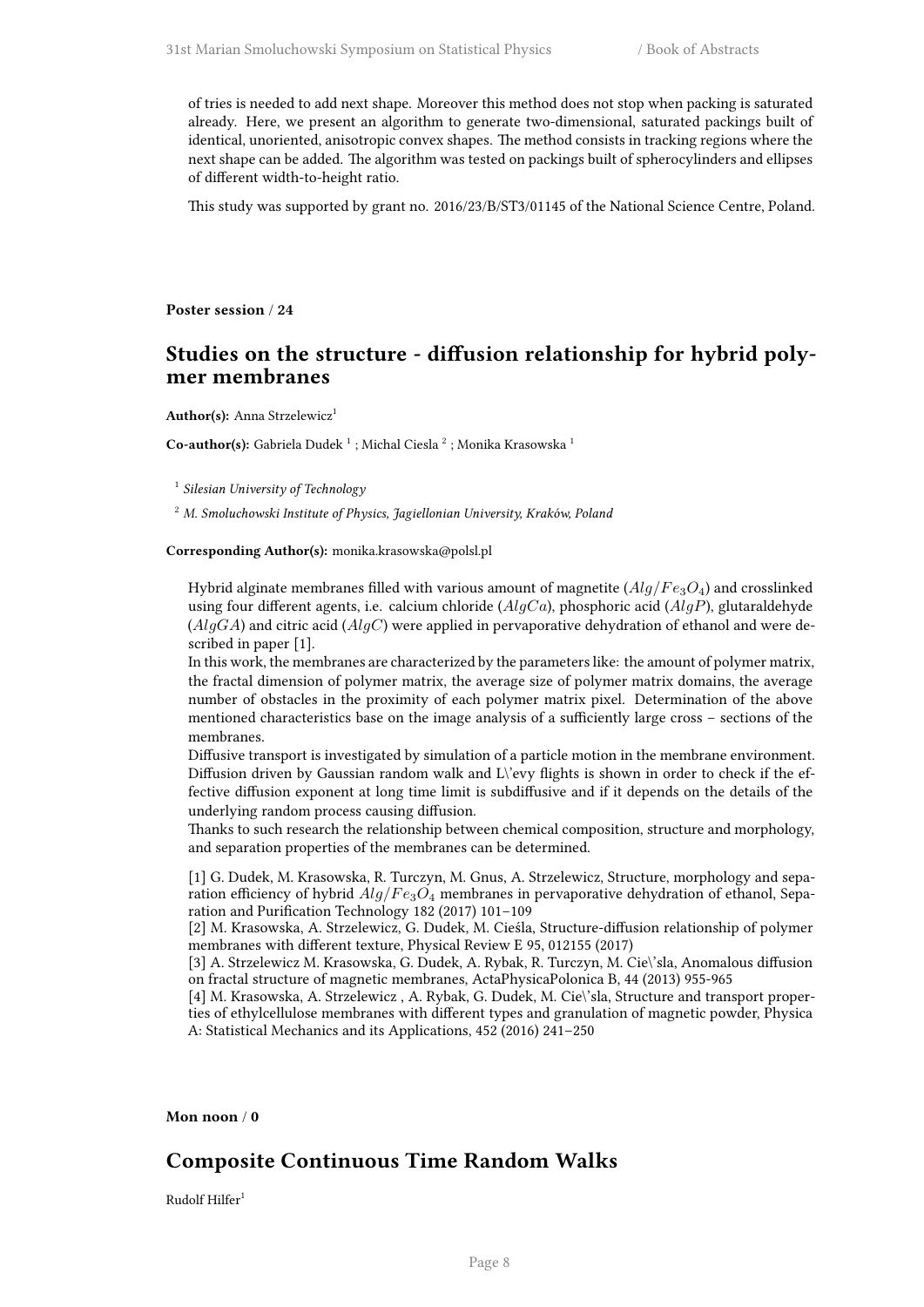<sup>1</sup> *Universitaet Stuttgart*

**Corresponding Author(s):** hilfer@icp.uni-stuttgart.de

Random walks in composite continuous time have recently been introduced in [1]. Composite time flow is the product of translational time flow and fractional time flow [2]. The continuum limit of composite continuous time random walks gives a diffusion equation where the infinitesimal generator of time flow is the sum of a first order and a fractional time derivative. The latter is specified as a generalized Riemann-Liouville derivative. Generalized and binomial Mittag-Leffler functions are found as the exact results for waiting time density and mean square displacement.

- [1] Eur. Phys. J. B 90, 233 (2017)
- [2] Chem. Phys. 84, 399 (2002)

#### <span id="page-14-0"></span>**Thu noon** / **41**

## **Flux and storage of energy in non-equilibrium stationary states**

Author(s): Robert Holyst<sup>1</sup>

 $\mathbf C$ o-author(s): Anna Maciolek  $^1$  ; Marek Litniewski  $^1$  ; Michal Banaszak  $^2$ 

1 *Institute of Physical Chemistry PAS*

<sup>2</sup> *UAM Poznan*

**Corresponding Author(s):** robert.holyst@gmail.com

A system kept out of equilibrium in the stationary state by the external source of energy stores an energy in excess over its value at equilibrium. We determine this excess energy,  $\vec{U}$  for two model systems: the ideal gas and the Lennard-Jones liquid. We show that in order to describe nonequilibirum states an external energy source must be explicitly included in the analysis. The final non-equilibrium, stationary state depends not only on the total flux of energy,  $J_U$ , but also on the mode of energy transfer into the system. In both systems we study three scenarios of energy transfer: (1) the energy flux per unit volume is constant; (2) the energy flux per unit volume is proportional to the local temperature (3) the energy flux per unit volume is proportional to the local density. Similarly as in equilibrium thermodynamics we introduce internal, adiabatic constraints in the system and find that  $U/J_U = \tau$  is minimized in the stationary (unconstrained) state.  $\tau$  is the characteristic time scale of energy outflow from the system immediately after shut-down of energy flux into the system. Finally we perform MD simulations of 2D Rayleigh-Benard system (RB) of hard discs to check this variational principle for two competing stationary states (conductive and convective). We find that the stable state has smaller value of  $U/J_U$ .

<span id="page-14-1"></span>**Poster session** / **38**

## **Formation of modulated structures in random sequential adsorption processes**

Pawel Karbowniczek<sup>1</sup>

<sup>1</sup> Institute of Physics, Cracow University of Technology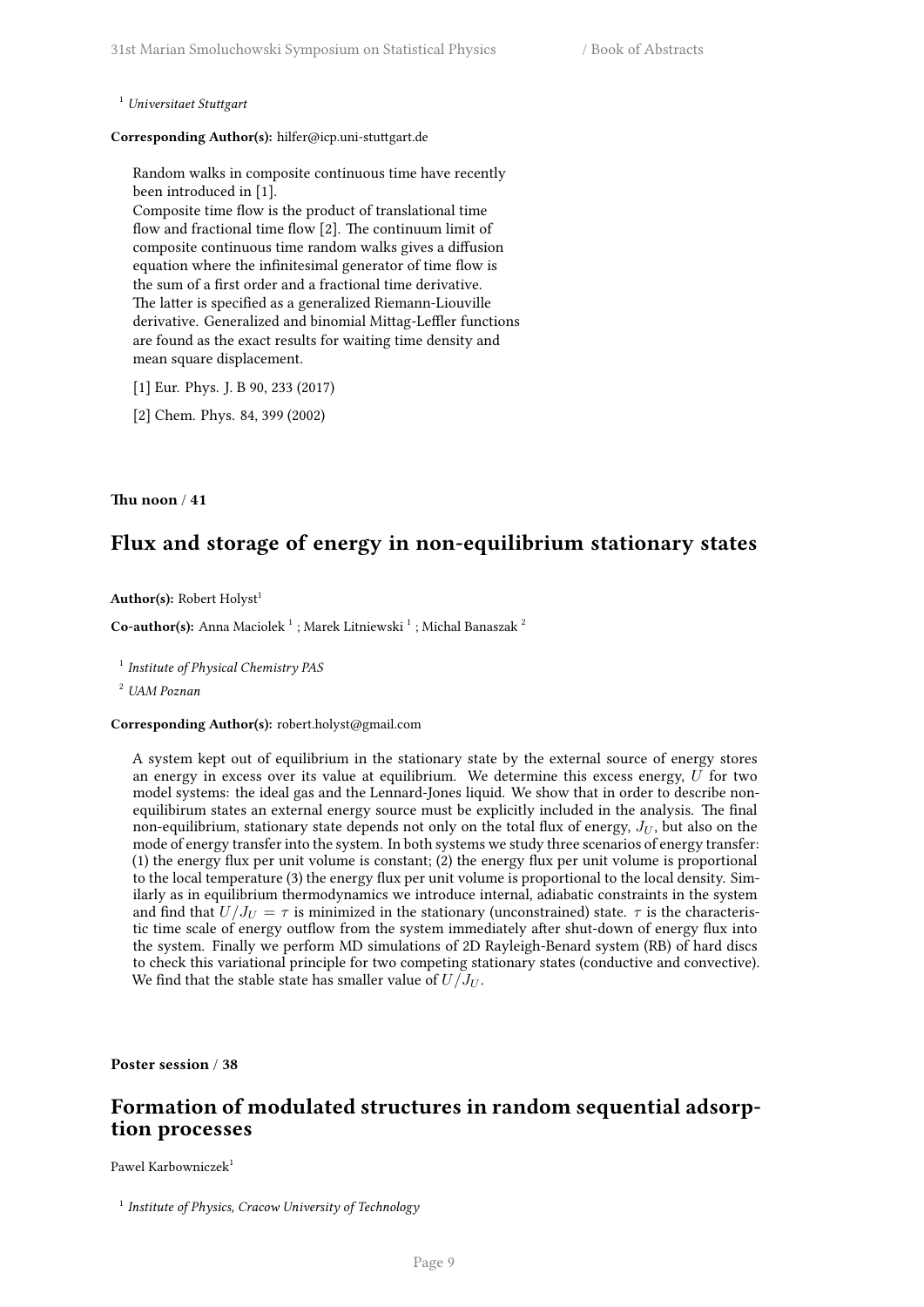#### **Corresponding Author(s):** pkarbowniczek@pk.edu.pl

Bent-core particles, which are of great importance due to their applications in the liquid crystal industry, gain nowadays more and more interest due to the possibility of formation of novel modulated phases. We investigate the adsorption processes leading to the formation of such structures. We present the role of elastic deformations for the maximum packing in systems composed of particles randomly adsorbed on a surface. We also study the influence of the shape of the particles on the adsorption properties and analyze the packing fraction and its structure.

Acknowledgments: This work was supported by Grant No. 2016/23/B/ST3/01145 of the National Science Centre in Poland.

<span id="page-15-0"></span>**Poster session** / **37**

## **Ising critical exponents of the frustrated spin-1/2 Heisenberg FM/AF square bilayer in a magnetic field**

**Author(s):** Katarina Karlova<sup>1</sup>

**Co-author(s):** Jozef Strecka <sup>2</sup>

1 *P. J. Safarik University*

2 *Safarik University*

#### **Corresponding Author(s):** katarina.karlova@student.upjs.sk

The highly frustrated spin-1/2 Heisenberg FM/AF square bilayer in a magnetic field with the ferromagnetic inter-dimer interaction and the antiferromagnetic intra-dimer interaction is explored by the use of localized many-magnon approach, which allows to connect the original purely quantum Heisenberg spin model on a square bilayer with the effective ferromagnetic Ising model on a simple square lattice. Basic magnetic quantities (magnetization, susceptibility, specific heat) are investigated in the proximity of a field-driven phase transition from the singlet-dimer phase towards the fully saturated ferromagnetic phase, which changes from the discontinuous phase transition to the continuous one at a certain critical point. The mapping correspondence between the spin-1/2 Heisenberg FM/AF square bilayer and the ferromagnetic Ising square lattice suggests for this special critical point of the spin-1/2 Heisenberg FM/AF square bilayer critical exponents from the standard two-dimensional Ising universality class.

<span id="page-15-1"></span>**Poster session** / **40**

## **Scattering of the generalized Schrödinger cat state in a harmonic trap. The Wigner function approach.**

**Author(s):** Damian Kolaczek<sup>1</sup>

Co-author(s): Bartłomiej Spisak<sup>1</sup>; Maciej Wołoszyn<sup>1</sup>

<sup>1</sup> Faculty of Physics and Applied Computer Science, AGH UST, Kraków, Polana

#### **Corresponding Author(s):** dkolaczek14@gmail.com

An isolated quantum system consisting of a single scattering barrier inside the potential well in the form of double harmonic oscillator is considered. The initial state is assumed to be the Schrödinger cat state [1] which is the superposition of two coherent states but generalized by additional parameter modelling a partial loss of interference which reflects the imperfection of the Schrödinger cat state preparation. The foregoing problem is considered within the phase space description of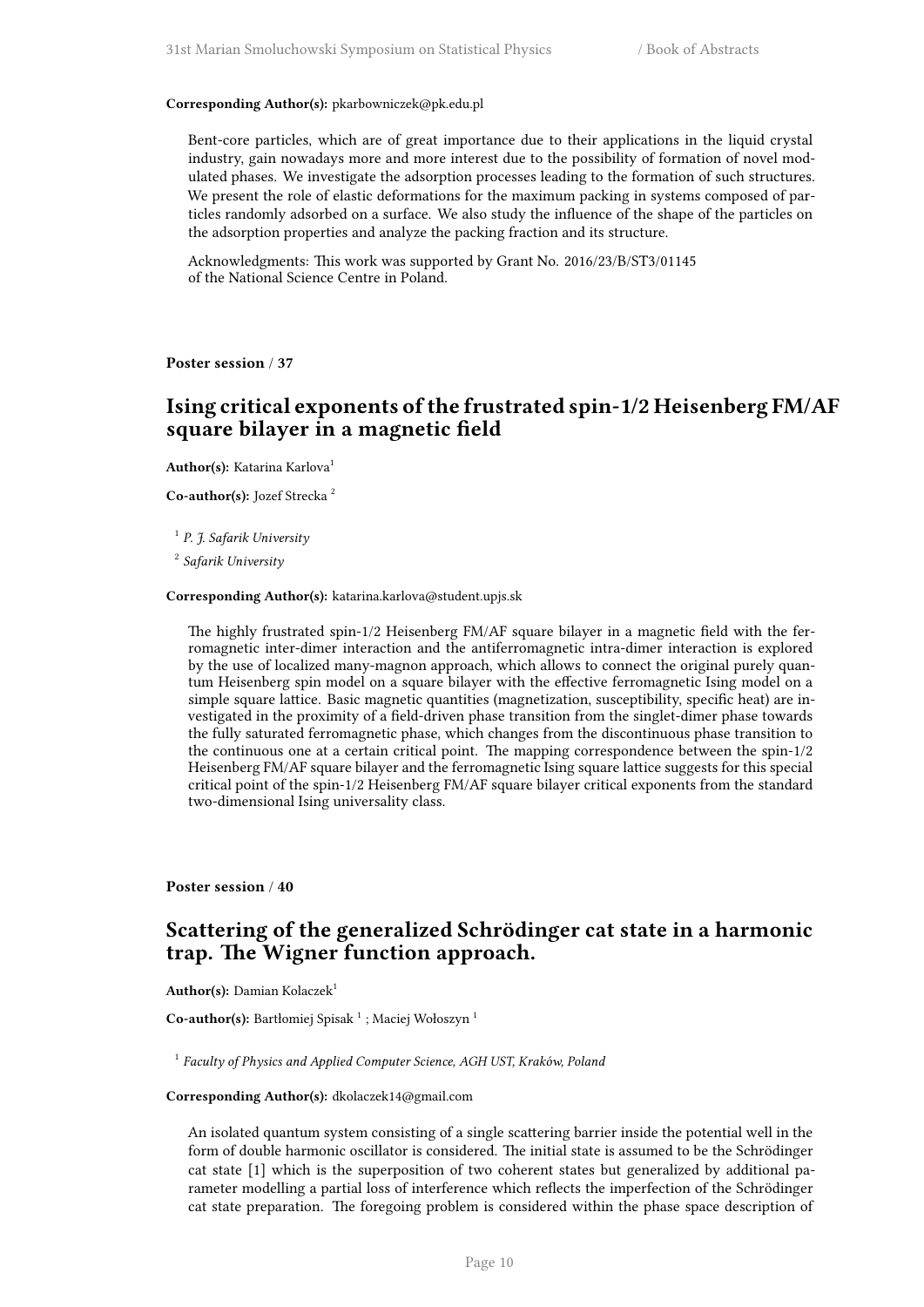quantum mechanics, specifically the Wigner function approach. Time evolution of the considered system is given by the Moyal equation [2]. The major aim of the project is to investigate the dynamical characteristics of such quantum system and how they are affected by the imperfection of initial state preparation.

[1] Nicacio, Maia, Toscano and Vallejos. "Phase Space Structure of Generalized Gaussian Cat States." Phys. Lett. A 374 (2010): 4385

[2] Cabrera, Bondar, Jacobs and Rabitz. "Efficient method to generate time evolution of the Wigner function for open quantum systems." Phys. Rev. A 92 (2015): 042122

**Mon evening** / **13**

## **When boundary conditions at a thin membrane create nonmarkovian normal diffusion**

**Author(s):** Tadeusz Kosztolowicz<sup>1</sup>

**Co-author(s):** Katarzyna D. Lewandowska <sup>2</sup>

1 *Inititute of Physics, Jan Kochanowski University, Świętokrzyska 15, 25-406 Kielce, Poland*

<sup>2</sup> *Department of Radiological Informatics and Statistics, Medical University of Gdańsk, Tuwima 15, 80-210 Gdańsk, Poland*

**Corresponding Author(s):** tadeusz.kosztolowicz@ujk.edu.pl

In the paper [1] one of the boundary conditions at a thin membrane for normal diffusion has been obtained directly from experimental data. This condition contains the Riemann–Liouville fractional derivative of the 1/2 order and reads  $P(0^-, t|x_0, 0) = \left(a + b\frac{\partial^{1/2}}{\partial t^{1/2}}\right)P(0^+, t|x_0, 0)$ , the membrane is located at  $x = 0$ , the fundamental solution to normal diffusion equation  $P(x, t|x_0, 0)$  is interpreted as a probability density of finding a diffusing particle at the point *x* at time *t* under condition that in the initial moment  $t = 0$  the particle was in the initial position  $x_0$ .

The fractional derivative causes that particle's transition through the membrane can be interpreted as a 'long memory' process. The question arises: does the presence of the fractional derivative in a boundary condition cause that the diffusion process in the membrane system is nonmarkovian?

We show that the appearance of an obstacle such as a thin partially permeable membrane can change the nature of normal diffusion which would be considered as a nonmarkovian process.

If the process is markovian, the fundamental solution fulfills the Bachelier-Smoluchowski-Chapman-Kolmogorov (BSCK) equation  $P(x, t|x_0, 0) = \int_{-\infty}^{\infty} dx' P(x, t|x', t') P(x', t'|x_0, 0)$ .

We conduct the consideration in terms of the Laplace transform  $\hat{f}(s) = \int_0^\infty e^{-st} f(t) dt$ . Boundary conditions at an asymmetric membrane depend on in which part of the system the initial position of the particle is placed.

We assume the boundary conditions at the membrane in terms of the Laplace transform as follows  $\hat{P}(0^+, s|x_0, 0) = \hat{\Phi}_1(s)\hat{P}(0^-, s|x_0, 0),$ 

 $\hat{J}(0^+, s|x_0, 0) = \Xi_1(s)\hat{J}(0^-, s|x_0, 0),$ for  $x_0 < 0$  and  $\hat{P}(0^-,s|x_0,0)\hat{\Phi_2}(s)\hat{P}(0^+,s|x_0,0),$  $\hat{J}(0^-, s|x_0, 0) = \hat{\Xi}_2(s)\hat{J}(0^+, s|x_0, 0),$ for  $x_0 > 0$ , where

 $\hat{J}(x, s|x_0, 0) = -D\partial \hat{P}(x, s|x_0, 0)/\partial x$ is the Laplace transform of diffusive flux.

The above equations can be considered as general form of boundary conditions at a thin membrane [1].

We will derive the equations that must be fulfilled by the functions  $\Xi_{1,2}(s)$  and  $\Phi_{1,2}(s)$  so that the function  $\hat{P}(x, s|x_0, 0)$  satisfies the BSCK equation.

The functions  $\Xi_{1,2}(s)$  and  $\Phi_{1,2}(s)$  are measurable experimentally by means of the method presented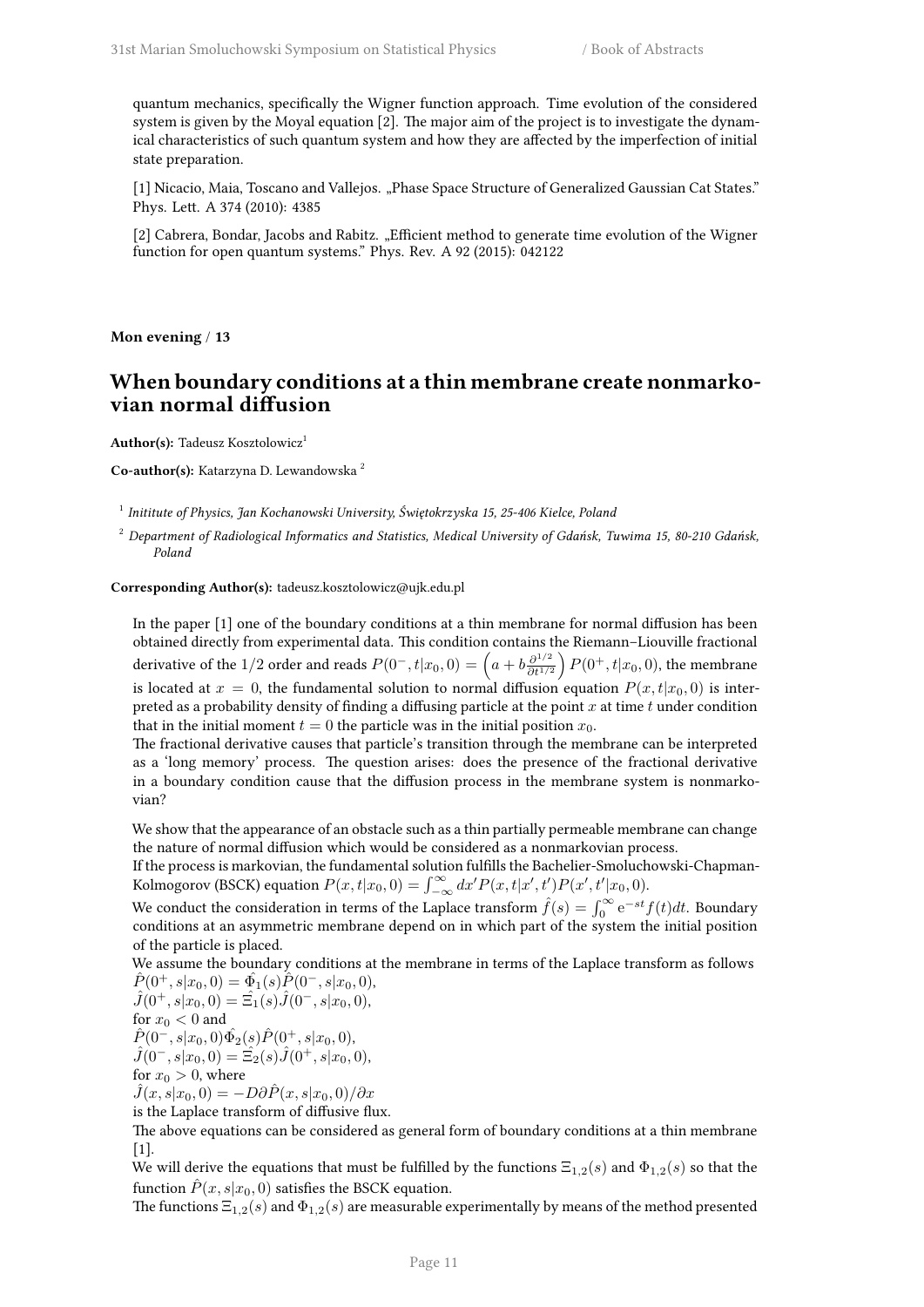in [1]. Thus, it can be checked experimentally if the boundary conditions violate Markov property for the normal diffusion process. The measure of nonmarkovianity is the normalized autocorrelation function [2]. We will also discuss the relation between boundary conditions at the membrane and the measure of nonmarkovianity.

[1] T. Kosztołowicz, S. Wąsik, K.D. Lewandowska, Phys. Rev. E 96, 010101(R) (2017). [2] A. Fuliński, EPL 118, 60002 (2017); J. Phys. A 50, 054002 (2017).

<span id="page-17-0"></span>**Mon evening** / **23**

## **Stereological-fractal analysis as a tool for a precise description of the morphology of hybrid alginate membranes**

Author(s): Monika Krasowska<sup>1</sup>

Co-author(s): Anna Strzelewicz<sup>1</sup>; Gabriela Dudek<sup>1</sup>

1 *Silesian University of Technology*

#### **Corresponding Author(s):** monika.krasowska@polsl.pl

A precise description of the morphology of a material is necessary in order to establish structural and functional relationships [1]. Tools (methods) for morphological analysis should be quantitative techniques, which would yield objective and reproducible values for any morphological structure and enable statistically defined comparisons. The combination of the stereological analysis and fractal analysis provides the researchers with such a tool. This work investigated hybrid alginate membranes filled with various amount of magnetite (*F e*3*O*4) and crosslinked using four different agents, i.e. calcium chloride (*AlgCa*), phosphoric acid (*AlgP*), glutaraldehyde (*AlgGA*) and citric acid (*AlgC*). Alginate membranes can be used to dehydrate ethanol in the process of pervaporation [2–3]. The morphology of the studied membranes was characterized on the basis of the image analysis of the membrane's cross-section obtained from a scanning electron microscope Phenom Pro-X. The quantitative analysis of the structure and morphology of the above-named materials included the stereological analysis and the fractal analysis. The stereological analysis was based on shape descriptors (elongation factor  $f_1$ , surface factor  $f_2$ , irregularity parameter  $f_3$ ) and bulkiness  $f$  [2, 4]. Generalized fractal dimension [5] and lacunarity [6] constitute the basis of fractal analysis. In relation to the membranes subjected to the tests, it was possible to identify the correlation between transport properties (pervaporation separation index (*P SI*)) and morphological parameters. The use of a comprehensive analysis made it possible to determine the morphology of the membrane with the best separation properties. The membranes of the highest self-similarity were also characterized by the highest separation properties.

#### Acknowledgments

This project has been supported by the Silesian University of Technology. Grant no. 04/040/RGJ18/0078

[1] R.D. Noble, Perspectives on mixed matrix membranes, J. Membr. Sci., 2011, vol. 378, no. 1-2, p. 393-397.

[2] G. Dudek, M. Krasowska, R. Turczyn, M. Gnus, A. Strzelewicz, Structure, morphology and separation efficiency of hybrid *Alg*/*F e*3*O*<sup>4</sup> membranes in pervaporative dehydration of etanol, Sep. Purif. Technol., 2017, vol. 182, p. 101-109.

[3] G. Dudek, M. Gnus, A. Strzelewicz, R. Turczyn, M. Krasowska, The influence of metal oxides on the separation properties of hybrid alginate membranes, Sep. Sci. Technol., 2018, vol. 53, no. 8, p. 1178-1190.

[4] M.N. Pons, J.Dodds, Particle Shape Characterization by Image Analysis, In Progress in Filtration and Separation, edited by Steve Tarleton, Academic Press, Oxford, 2015, p. 609-636.

[5] Z.J. Grzywna, M. Krasowska, L. Ostrowski, J. Stolarczyk, Can generalized dimension (*Dq*) and  $f(\alpha)$  be used in structure-morphology analysis?, Acta Phys. Pol. B, 2001, vol. 32, no. 5, p. 1561-1577. [6] M. Krasowska, P. Borys, Z.J. Grzywna, Lacunarity as a measure of texture, Acta Phys. Pol. B, 2004, vol. 35 no. 4, p. 1519-1534.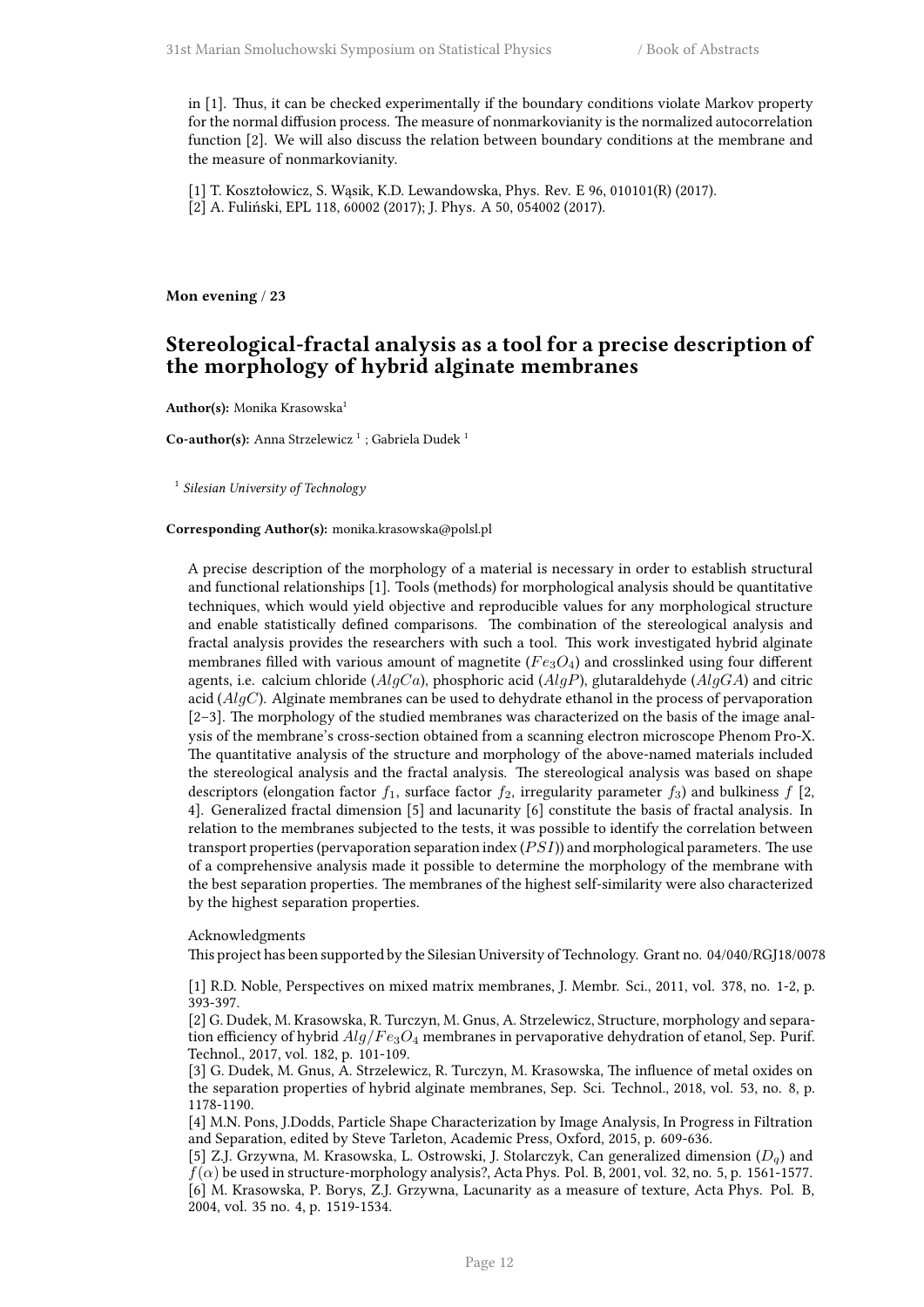#### <span id="page-18-0"></span>**Tue evening** / **30**

## **Spin-glass-like transition in the Ising models with locally competing temperatures.**

Andrzej Krawiecki<sup>1</sup>

1 *Faculty of Physics, Warsaw University of Technology*

#### **Corresponding Author(s):** akraw@if.pw.edu.pl

The possibility of the occurrence of the spin-glass-like and ferromagnetic transitions in nonequilibrium systems based on the Ising model with spin-flip rates combining two Glauber rates at different temperatures is discussed. The models comprise the Sherrington-Kirkpatrick model and the Ising model onrandom graphs with edges corresponding, with certain probability, to positive and negative exchange integrals. Only in rare cases such nonequilibrium systems with non-zero heat flux can be mapped onto equilibrium ones at certain effective temperature. Nevertheless, Monte Carlo simulations show that transitions to the ferromagnetic and spin-glass-like phases occur in all cases under study as the probability of contact with each thermal bath is varied, and the phase diagrams resemble qualitatively those for the corresponding equilibrium models obtained with varying temperature. Theoretical calculations based on the mean-field approximation and the TAP equations predict correctly the location of the phase border between the paramagnetic and ferromagnetic phases, while in the case of the border between the paramagnetic and spin-glass-like phases only qualitative agreement between theoretical and numerical results is achieved. The obtained results can be interesting for modelling the opinion formation by means of the well-known majority-vote and related models.

<span id="page-18-1"></span>**Tue noon** / **47**

## **Random Sequential Adsorption of Platonic and Archimedean Solids**

Author(s): Piotr Kubala<sup>1</sup>

Co-author(s): Michal Ciesla<sup>1</sup>

<sup>1</sup> *M. Smoluchowski Institute of Physics, Jagiellonian University, Kraków, Poland*

#### **Corresponding Author(s):** pkua.log@gmail.com

Packings of objects attracted people's interest for many centuries. For example, during colonial era packings of spheres were studied to find the most optimal way to transport cannonballs. Today, densest packings are utilized in a variety of areas starting from condensed matter physics where they can model crystalline structures, and ending with telecommunication where they indicate how to optimize transfer rates. Besides densest random packing, a lot of attention is focused on random packings as they can model granular matter and biological objects. One of the easiest protocols used to obtain such packings, is random sequential adsorption (RSA): particles of random position and orientation are added to the packing one after the other if they do not overlap with any of previously placed objects. This study focuses on RSA packings build of identical Platonic and Archimedean solids. Besides finding a mean packing fraction, they are analyzed in terms of kinetics of packing growth as well as propagation of translational and orientational order. Moreover, an effective intersection test for those objects is provided.

<span id="page-18-2"></span>**Poster session** / **12**

## **How to recognize if any absorption occurs in a subdiffusive medium**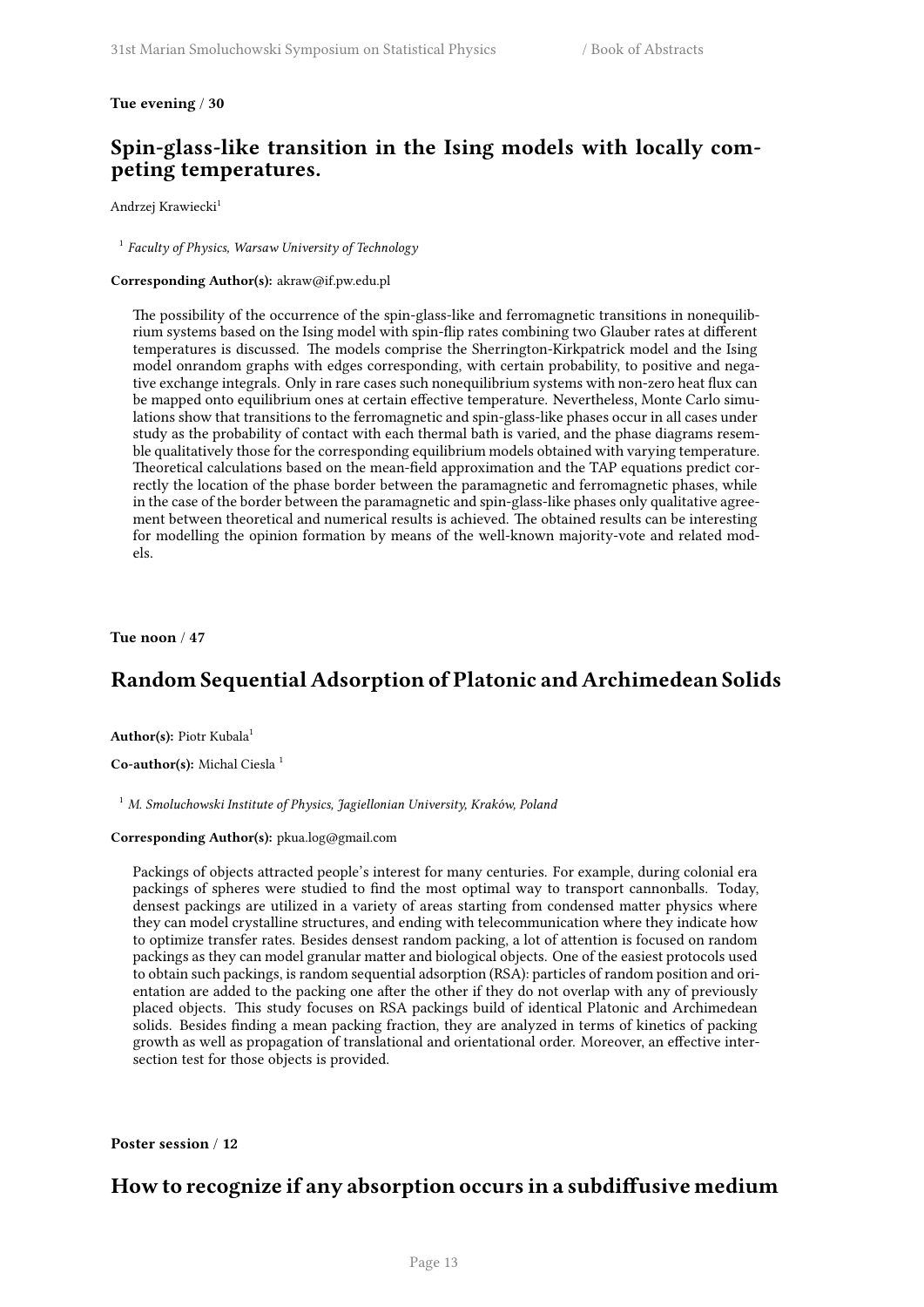#### Author(s): Katarzyna Lewandowska<sup>1</sup>

#### **Co-author(s):** Tadeusz Kosztołowicz <sup>2</sup>

<sup>1</sup> *Medical University of Gdansk*

2 *Institute of Physics, Jan Kochanowski University in Kielce*

#### **Corresponding Author(s):** kale@gumed.edu.pl

Various kinds of diffusion in membrane systems commonly occur in biology (see, for example, \cite{h} and references cited in  $\c{kt}{k1}$ . The example of diffusion in a composite system is diffusion of drugs through biofilms in which subdiffusion can be present \cite{awdk}. We consider subdiffusion in a system which consists of two different media separated by a thin membrane. In one of the media particles' absorption can occur. Such systems can be studied experimentally but, due to technical reasons, it is not always possible to measure concentration profiles in the medium in which absorption can be present. For example, when we study the process experimentally by means of the laser interferometric method \cite{awdk} and one of the media in which absorption can occur is opaque. We show the method which allows one to recognize whether absorption is present in such a medium knowing concentration profiles of diffusing substance in the other medium \cite{klk}. This method is based on a simple random walk with absorption model in a membrane system. Within this model we firstly consider particles' transport in a system with both discrete time and space variable. Next, we move to continuous variables. Similar models have been used in modelling diffusion in a membrane system \cite{k1,k2,k3}, to derivation of parabolic \cite{kl} and hiperbolic \cite{k4} subdiffusion–reaction equation, in modelling subdiffusion–absorption process in a membrane system \cite{kl1} and in the description of subdiffusion–absorption process in a composite medium \cite{k5}. Furthermore, the presented method also allows one to determine subdiffusion parameter in the medium which cannot be studied experimentally, for the system without absorption.

#### \begin{thebibliography}{33}

\bibitem{h} H.P. Hsieh. \textit{Inorganic Membranes for Separation and Reaction}, Elsevier, Amsterdam (1996).

\bibitem{k1} T. Kosztołowicz, Int. J. Heat Mass Transf. \textbf{111}, 1322 (2017).

\bibitem{awdk} M. Arabski, S. W\c{a}sik and Z. Drulis–Kawa, Clin. Microbiol.: Open Access \textbf{2(2)}, 1000105 (2013).

\bibitem{klk} T. Kosztołowicz, K.D. Lewandowska and T. Klinkosz, Math. Model. Nat. Phenom. \textbf{12}, 118 (2017).

\bibitem{k2} T. Kosztołowicz, Phys. Rev. E \textbf{91}, 022102 (2015).

\bibitem{k3} T. Kosztołowicz, J. Stat. Mech. \textbf{P10021}, 1 (2015).

\bibitem{kl} T. Kosztołowicz and K.D. Lewandowska, Phys. Rev. E \textbf{90(3)}, 032136 (2014).

\bibitem{k4} T. Kosztołowicz, Phys. Rev. E \textbf{90(4)}, 042151 (2014).

\bibitem{kl1} T. Kosztołowicz and K.D. Lewandowska, Math. Model. Nat. Phenom. \textbf{11(3)}, 128 (2016).

\bibitem{k5} T. Kosztołowicz, J. Chem. Phys. \textbf{146}, 084114 (2017).

\end{thebibliography}

<span id="page-19-0"></span>**Thu** / **53**

## **Active noisy oscillators - analytical approaches, stochastic phase description, and coupling effects**

Benjamin Lindner<sup>1</sup>

1 *Institute of Physics Humboldt University Berlin and Bernstein Center for Computational Neuroscience*

Many systems in physics and biology display somewhat irregular (noisy) but clearly oscillatory behavior. Most of these systems are kept outside of thermodynamic equilibrium (they are active) and can be well described in a stochastic framework.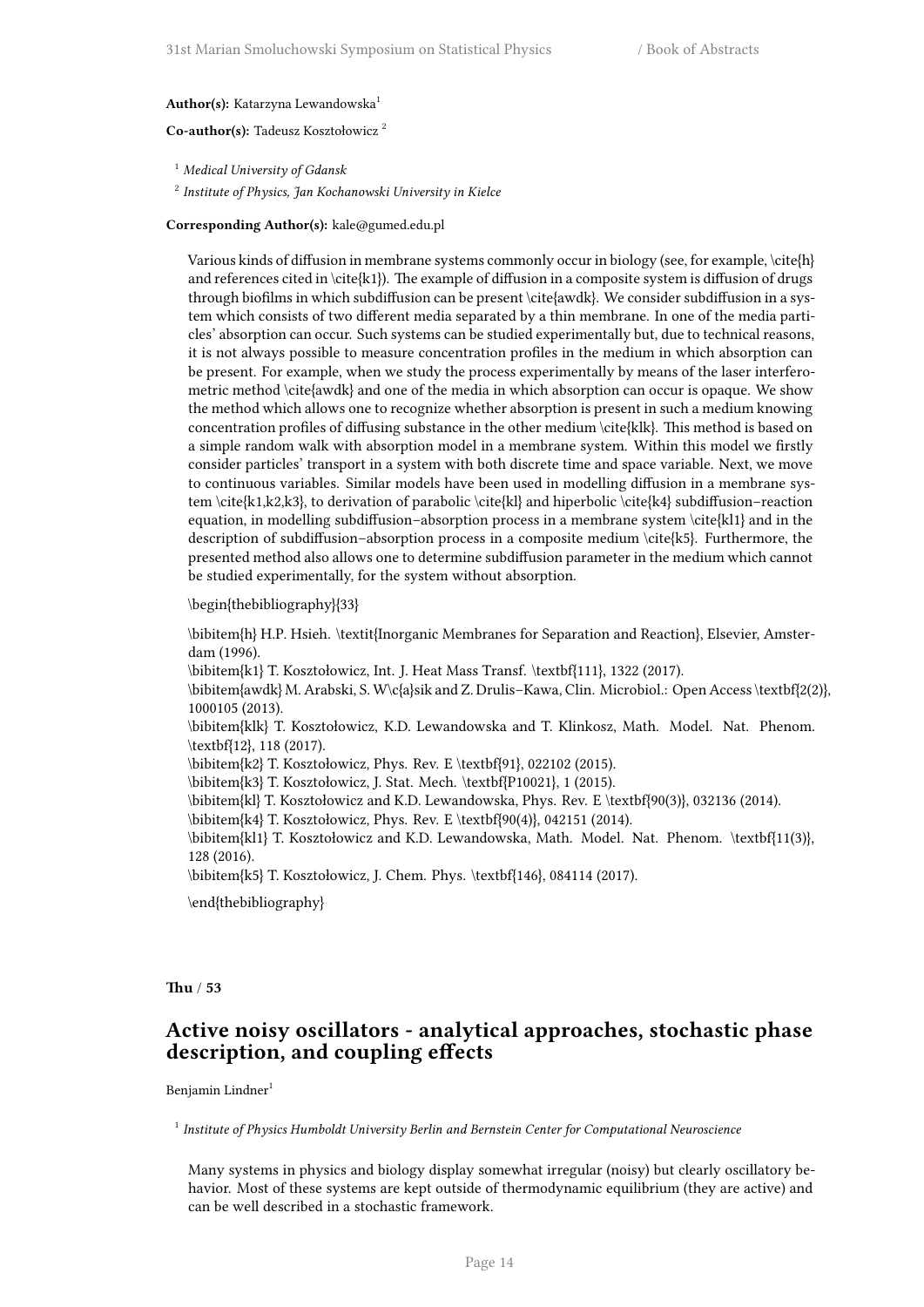In the talk I review a number of new developments from the theoretical side: how we can test whether the oscillator's dynamics is Markovian (using a non-equilibrium fluctuation-dissipation theorem), how we can define a phase for a stochastic oscillator (there are two proposals of a phase definition), how we can calculate correlation statistics like the power spectrum for a specific oscillator, and what can happen to the correlation statistics if we couple active noisy oscillators with each other.

<span id="page-20-0"></span>**Poster session** / **19**

## **Brownian Asymmetric Simple Exclusion Process**

**Author(s):** Dominik Lips<sup>1</sup>

**Co-author(s):** Artem Ryabov<sup>2</sup>; Philipp Maass<sup>1</sup>

<sup>1</sup> *Universität Osnabrück, Germany*

<sup>2</sup> *Charles University*

We present a model of a Brownian asymmetric simple exclusion process (BASEP) with underdamped Brownian Dynamics,

which is an extension on the well-known asymmetric simple exclusion process (ASEP) defined on a discrete lattice. In the BASEP, particles of size *σ* with hardcore interaction are driven by a

constant drag force through a one-dimensional cosine potential with period *λ*. The amplitude of the cosine potential is much larger than  $k_{\text{B}}T$ ,

leading to an effective hopping motion of particles

between potential wells. Under periodic boundary conditions, the system reaches a non-equilibrium steady-state (NESS) with a constant particle current. In general, the character of these NESS is strikingly different from the one in the ASEP. Compared to the particle current in a system of

non-interacting particles, we observe an enhancement for small *σ*/*λ* ratios, caused by a barrier reduction

effect arising from multi-occupation of potential wells. Larger ratios lead to a suppression of the current because

of strong blocking effects. Surprisingly,

an exchange-symmetry effect leads to a current-density relation identical to that of non-interacting particles for the

commensurable length  $\sigma = \lambda$ . A current-density relation similar to the ASEP is obtained only for a limited parameter regime. The rich behavior of the current-density relation is reflected in

non-equilibrium phase-diagrams for open-systems, which can exhibit up to five phases. The topology

of these phase diagrams changes with varying *σ*/*λ* ratio. We furthermore discuss transition times and splitting probabilities for a tagged particle in the BASEP. These quantities exhibit a remarkable asymmetry, which we relate to the collective particle motion in the NESS.

#### <span id="page-20-1"></span>**Mon afternoon** / **44**

## **Quantum law for partition of kinetic energy**

Author(s): Jerzy Luczka<sup>1</sup>

**Co-author(s):** Jakub Spiechowicz<sup>1</sup>; Paweł Bialas<sup>1</sup>

<sup>1</sup> *University of Silesia*

#### **Corresponding Author(s):** jerzy.luczka@us.edu.pl

One of the fundamental laws of classical statistical physics is the energy equipartition theorem which states that for each degree of freedom the average kinetic energy equals  $E_k = k_B T/2$ , where  $k_B$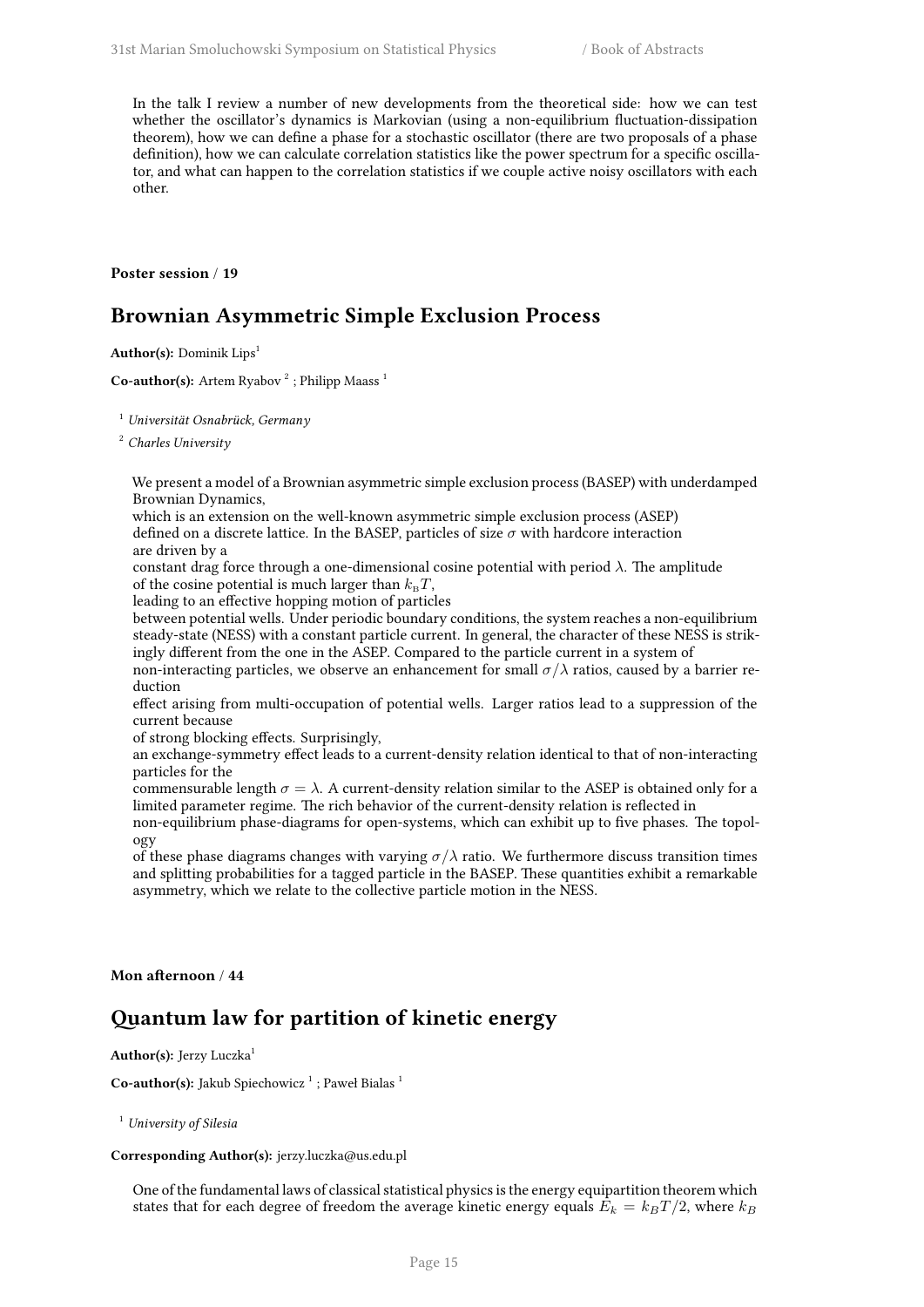is the Boltzmann constant and *T* is temperature of the system. Despite the fact that quantum mechanics has already been developed for more than 100 years still there is no quantum counterpart of this theorem. We attempt to fill this far-reaching gap and formulate the \emph{quantum law for equipartition of energy} in the appealing form  $E_k = \langle \mathcal{E}_k \rangle$ , where  $\mathcal{E}_k$  is thermal kinetic energy per one degree of freedom of the thermostat consisting of harmonic oscillators and *⟨...⟩* denotes averaging over frequencies  $\omega$  of those thermostat oscillators which contribute to  $E_k$  according to the probability distribution  $\mathbb{P}(\omega)$ .

%It is valid for an arbitrary strength of the system-thermostat coupling.

We derive it for two paradigmatic and exactly solvable models of quantum open systems: a free Brownian particle and a harmonic oscillator. We formulate conditions for validity of the relation  $E_k = \langle \mathcal{E}_k \rangle$  for other quantum systems.

<span id="page-21-0"></span>**Mon noon** / **17**

### **Information and regularity of Brownian particle dynamics**

Lukasz Machura<sup>1</sup>

<sup>1</sup> *University of Silesia*

#### **Corresponding Author(s):** lukasz.machura@smcebi.edu.pl

The common definition of entropy is that it represents some quantifier of disorder. In classical physics, the entropy of a physical system is proportional to the quantity of energy no longer available to do physical work. In dynamical systems analysis it usually refers to the rate at which signal loses or gains information. In information theory it directly measures the information in a signal. The information can be seen as a number of possible states a system can take [1,2].

In this talk the description of the dynamics of the Brownian particle moving in the periodic potential [3] from the point of view of the information theory [2] will be address. We will discuss the role of the external forces as a source of disorder and regularities for the global dynamics and examine key time scales at which a maximum insight into the stochastic dynamics can be expected. The results of Shannon, Spectral and approximate entropies will be presented and compared.

[1] J. L. Semmlow, B. Griffe, Biosignal and Medical Image Processing 3rd Edition, 2014, CRC Press

[2] P. Gaspard, and X.J. Wang, Phys. Rep. 235, 291 (1993)

[3] L. Machura, M. Kostur, P. Talkner, J. Luczka, F. Marchesoni and P. Hänggi, Phys. Rev. E 70, 061105 (2004)

#### <span id="page-21-1"></span>**Thu noon** / **39**

## **The divergence of collective dissipation length in SCN-induced glass-like transition**

Maciej Majka<sup>1</sup>

1 *Jagiellonian University*

#### **Corresponding Author(s):** maciej.majka@uj.edu.pl

Spatially Correlated Noise (SCN) emerges in various physical systems, e.g. plasma dynamics, ensembles of active particles and in the self-assembly phenomena. SCN-driven dynamics resembles also the dynamic heterogeneity, i.e. the coexistence of domains with highly correlated mobility, which emerge in the glass transition. In this talk the multi-particle collective dynamics of particles driven by SCN will be discussed. Thermodynamic consistency requires that SCN must be accompanied by the collective dissipation, i.e. the matrix of friction coefficients that depend on the inter-particle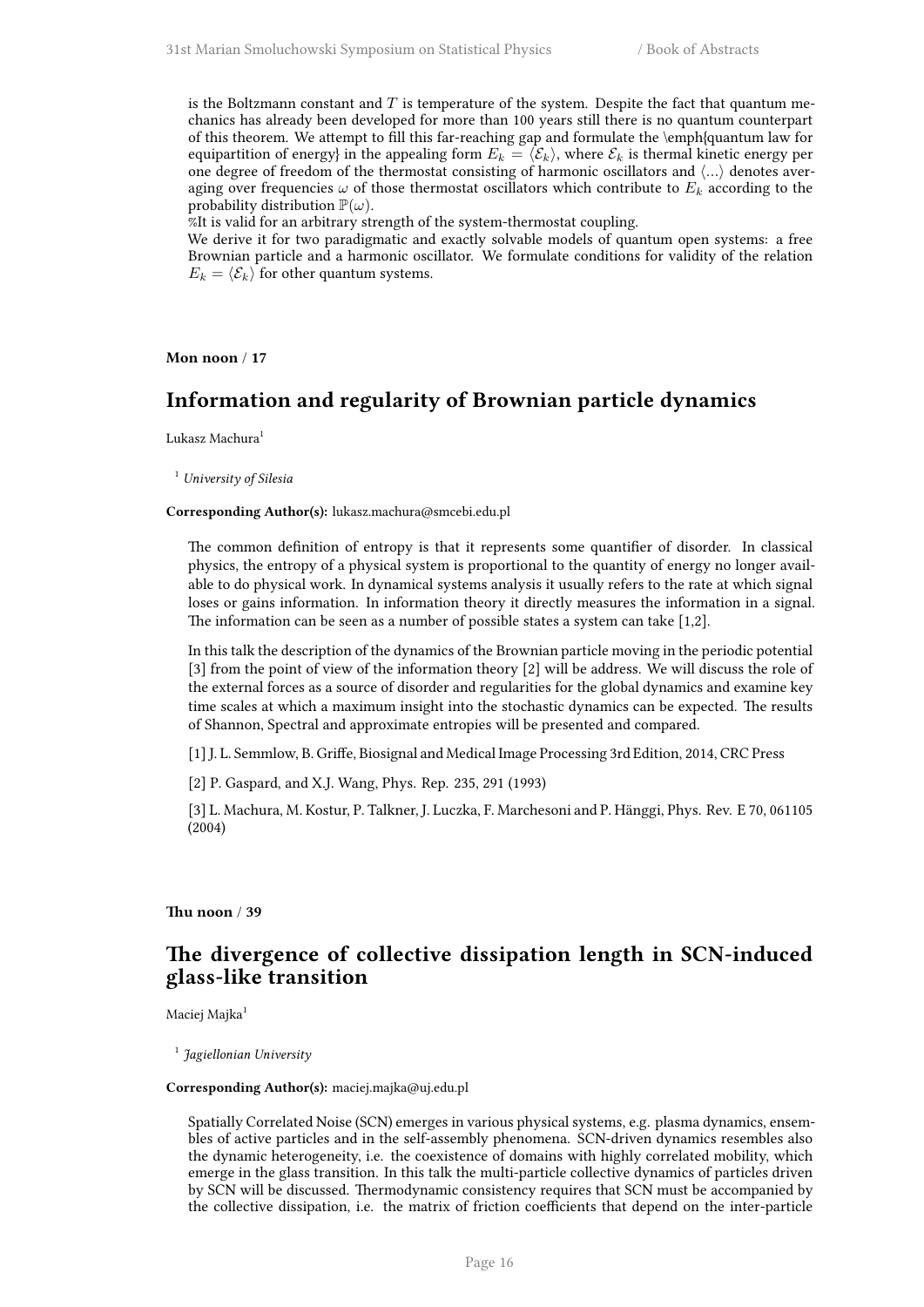distances. Recently, this matrix has been shown to encode the glass-like transition, i.e. the rise in the viscosity of disordered system by a few orders of magnitudes upon reaching a certain critical packing. This effect will be discussed from the perspective of divergence in collective dissipation length. The open problem in the glass transition physics is the existence of a length-scale that diverges at the transition point. Collective dissipation length can be proposed as a novel approach to this problem. The results for hard spheres and soft particles will be compared.

<span id="page-22-0"></span>**Poster session** / **62**

## **Energetics of the undamped stochastic oscillators**

Author(s): Michal Mandrysz<sup>1</sup>

**Co-author(s):** Bartłomiej Dybiec <sup>2</sup>

<sup>1</sup> *Krakow*

2 *IF UJ*

**Corresponding Author(s):** michal.mandrysz@student.uj.edu.pl

We present results for undamped stochastic oscillators driven by additive noise. For various noise types we study analytically and numerically energetic properties of stochastic systems. In general, action of an additive noise results in pumping of energy into the system through an interesting interplay between kinetic and potential energies which are sensitive to the shape of the potential well and noise type.

We show that in the long time limit, the total energy grows in time with characteristic exponents depending on the type of noise.

<span id="page-22-1"></span>**Tue morning** / **29**

## **Anomalous diffusion, ergodicity, ageing, and non-gaussianity**

Ralf Metzler<sup>1</sup>

<sup>1</sup> *University of Potsdam*

#### **Corresponding Author(s):** rmetzler@uni-potsdam.de

A surging amount of experimental and simulations studies reveals persistent anomalous diffusion in the membranes and volume of living biological cells as well as other complex fluids [1]. This anomalous diffusion is observed for micron-sized objects down to labelled single molecules such as green fluorescent proteins [2].

In this talk I will present results from large scale computer simulations and stochastic analysis of the motion of lipids and embedded proteins in lipid bilayer model membranes [3], indicating that increased disorder leads to longer and longer lasting anomalous diffusion. In particular, the motion of lipids and proteins can become non-Gaussian [3]. In the membranes of living cells anomalous diffusion of embedded protein channels can last over several hundreds of seconds [4].

Anomalous diffusion inside the volume of cells will be discussed, as well. In particular, the emergence of non-Gaussian diffusion patterns for both Fickian and non-Fickian diffusion will be addressed within the framework of diffusing diffusivities [5].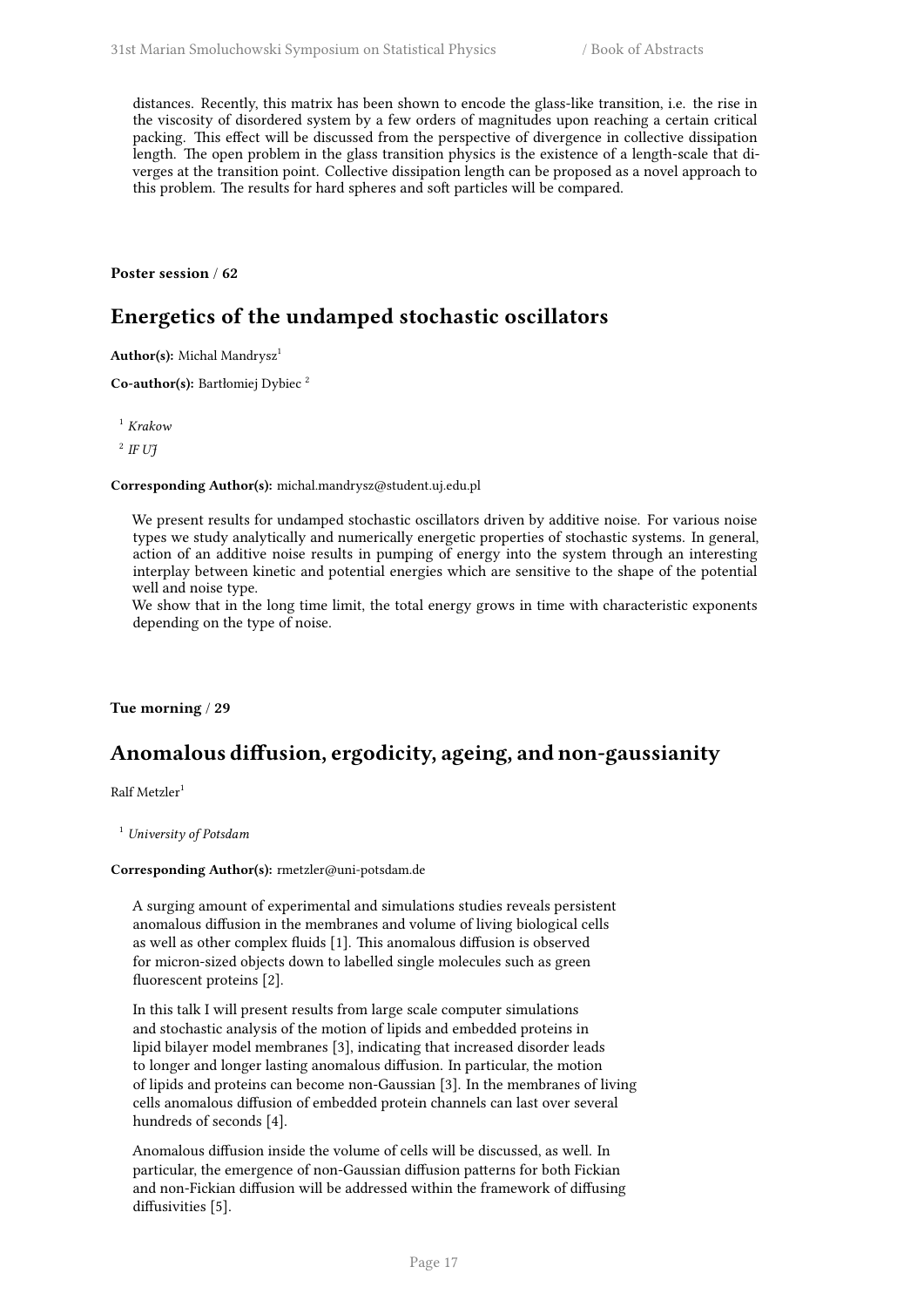The observed stochastic dynamics may be ergodic or not, depending on the exact physical mechanisms governing the motion of the test particle. The talk will discuss how non-ergodic behaviour needs to be taken into account when interpreting data from stochastic systems. In addition effects of ageing will be explained [6].

[1] F. Hofling and T. Franosch, Rep Progr Phys 76, 046602 (2013); K. Noerregaard, R. Metzler, C. M. Ritter, K. Berg-Soerensen, and L. B. Oddershede, Chem. Rev. 117, 4342 (2017).

[2] C Di Rienzo, V Piazza, E Gratton, F Beltram, and F Cardarelli, Nature Comm 5, 5891 (2014).

[3] J-H Jeon, HM-S Monne, M Javanainen, and R Metzler, Phys Rev Lett 109, 188103 (2012); J-H Jeon, M Javanainen, H Martinez-Seara, R Metzler, and I Vattulainen, Phys Rev X 6, 021006 (2016).

[4] AV Weigel, B Simon, MM Tamkun, and D Krapf, Proc Natl Acad Sci USA 108, 6438 (2011).

[5] AV Chechkin, F Seno, R Metzler, and IM Sokolov, Phys Rev X 7, 021002 (2017); TJ Lampo, S Stylianidou, MP Backlund, PA Wiggins, AJ Spakowitz, Biophys J 112, 532 (2017).

[6] R Metzler, J-H Jeon, AG Cherstvy, E Barkai, Phys Chem Chem Phys 16 24128 (2014); JHP Schulz, E Barkai, R Metzler, Phys Rev X 4, 011028 (2014).

<span id="page-23-0"></span>**Thu** / **18**

## **Scale-dependent anomalous diffusion in spatially disordered environments**

**Author(s):** Gorka Munoz-Gil<sup>1</sup>

Co-author(s): Maciej Lewenstein<sup>2</sup>; Miguel Angel Garcia-March<sup>1</sup>

1 *ICFO* 2 *ICFO, ICREA*

#### **Corresponding Author(s):** gorka.munoz@icfo.eu

Recent advances in single particle tracking techniques have led to a growing interest in the theoretical study of the motion of microscopic particles in biological environments. It is of key importance for the field of biology to characterize the diffusion of such particles. Many experimental observations have been linked to already existing frameworks such as the continuous time random walks, Lévy walks, … However, as we show in our work, if one faces a system with spatial disorder, the scale at which we are able to track the particles is a key factor for the characterization of its motion.

We exemplify this issue with a simple system, which allows us to create an anomalous diffusion process by means of the interaction of the particles and its environments. We consider a compartmentalized space, where each compartment is characterized by a size L and a transmittance of the boundaries T. We show that the motion of a Brownian particle moving in such environment, in the case in which we are able to follow its position at each time step - the microscopic scale - can be mapped to a CTRW.

In the other hand, we consider that we are only able to track the particle once it has exited a compartment - the macroscopic scale. This is often the case in biological systems. Then, the motion of the particle can be modeled as a Lévy walk, in which the step size has a length L (which in 2D is related to the area) and the time step is the time the particle takes to exit the compartment. This time is related to the size and the transmittance of such compartment.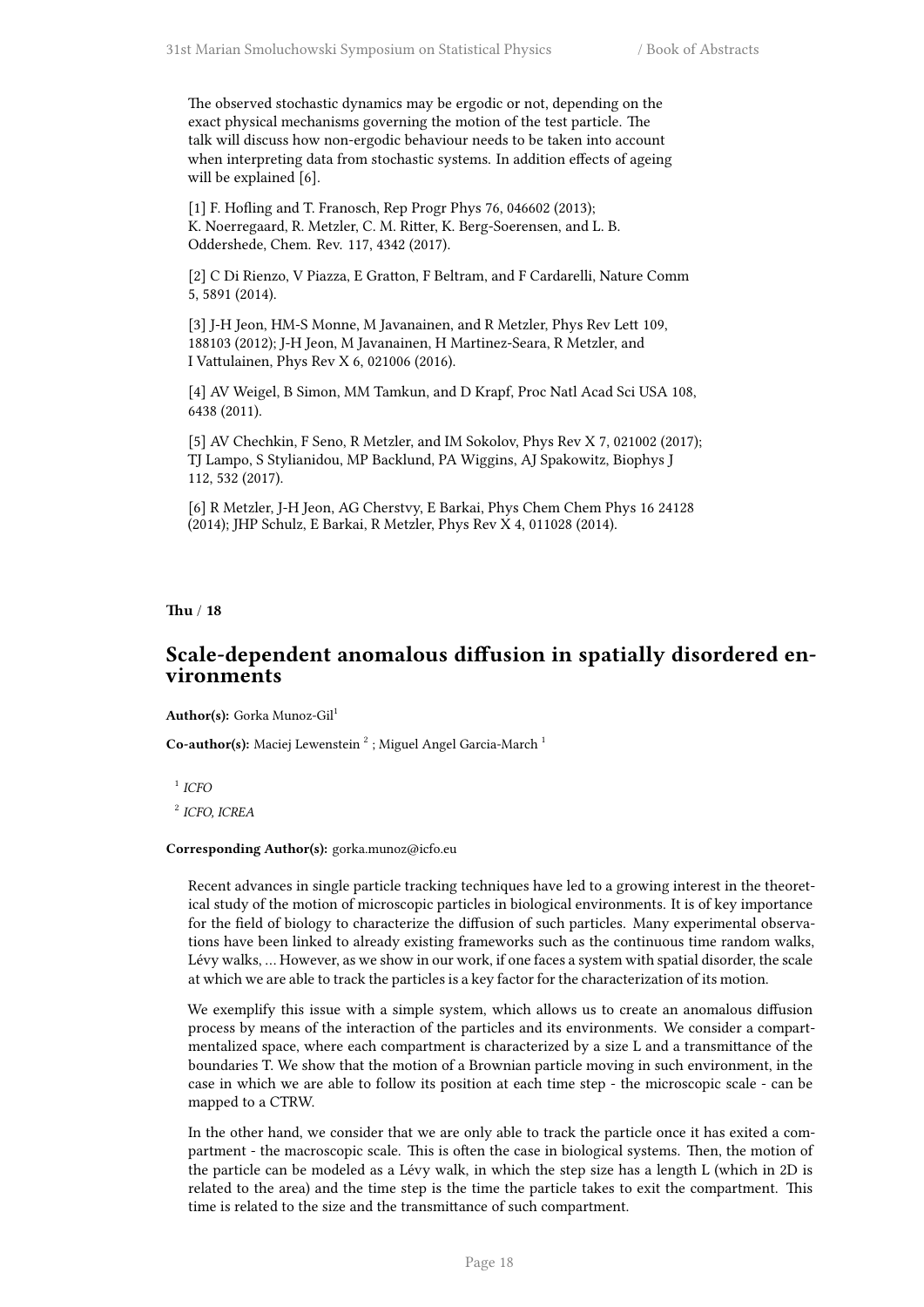To give a concrete example, we take power law distribution of the probability distribution functions of the sizes L and transmittances T. In our work, we show how the diffusion evaluated at the microand macroscopic scales, even coming from the same underlying process, show completely different behaviors. Moreover, these two are related as the variance in the position of the microscopic scale is the square root of the variance of the macroscopic scale. The previous proofs the importance of characterizing the different scales of a spatially disordered system before studying the diffusion process taking place on it.

<span id="page-24-0"></span>**Tue evening** / **33**

## **Interplay of Katsura-Nagaosa-Balatsky mechanism and zigzag geometry of lattice bonds: exactly solvable model of the**  $S = 1/2$  **XY magnetoelectric.**

**Author(s):** Vadim Ohanyan<sup>1</sup>

**Co-author(s):** Ostap Baran<sup>2</sup>; Taras Verkholyak<sup>2</sup>

1 *Yerevan State University, Laboratory of Theoretical Physics*

2 *Institute for Condensed Matter Physics, National Academy of Sciences of Ukraine, Svientsitskii Street 1, 79011 L'viv, Ukraine*

**Corresponding Author(s):** ohanyan@yerphi.am

We consider exactly solvable model of the  $S = 1/2$  XY one-dimensional magnetoelectric with zigzag geometry of the exchange interaction bonds between the spins. The system is supposed to exhibit the magnetoelectric effect due to Katsura-Nagaosa-Balatsky (KNB) mechanism, connecting the local bond polarization with the spin-current flowing through it. Mapping the quantum spin chain onto the spinless fermion system we presented the exact description of the zero-temperature as well as thermodynamic properties of the model. The main goal is the analysis of the interplay between the zigzag geometry of the bond and the KNB mechanism. We analyze the ground-state phase diagram of the model, zero and finite temperature magnetoelectric effect, obtain the magnetization and polarization curves versus magnetic and electric fields, as well as the parameters of anisotropic dielectric and magnetoelectric response. It is also shown that the electric field may enhance the magnetocaloric effect in the model. Some of our results are universal and can be extrapolated to the quantum spin chains with isotropic Heisenberg interaction between the spins. For instance, when the magnetic field is collinear with the bonds of the zigzag chain the direction of the polarization does not depend on the magnitudes of the magnetic and electric fields.

<span id="page-24-1"></span>**Mon evening** / **7**

## **Emergence of Kardar-Parisi-Zhang dynamics from the etching model: A nonphenomenological description.**

Author(s): Fernando Oliveira<sup>1</sup>

**Co-author(s):** Waldenor Gomes<sup>2</sup>; Washington Alves<sup>2</sup>

<sup>1</sup> *Universidade de Brasília*

<sup>2</sup> *University of Brasilia*

#### **Corresponding Author(s):** faooliveira@gmail.com

In a recent work [1] a method to derive analytically the roughness evolution was exposed. The method allows to obtain analytically the growths exponents of a surface of  $1 + 1$  dimensions whose dynamics is ruled by cellular automata. The method was successfully applied to the etching model[2,3]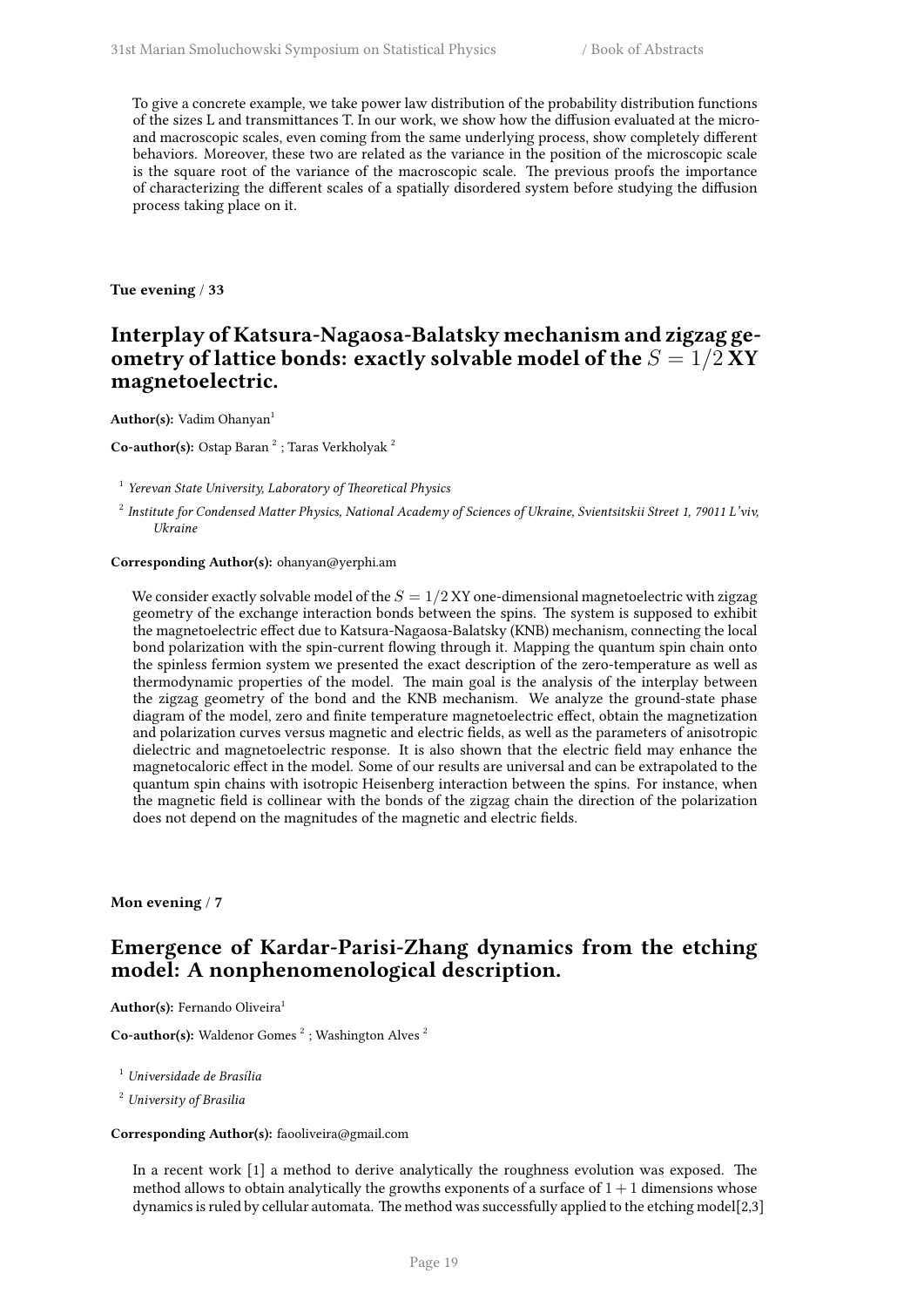and the dynamical exponents where obtained. Those exponents are exact and they are the same as those exhibited by the KPZ model[4] for this dimension. Here we revisit the dynamics of corrosion of an interface and we define a distribution of height difference  $P(h_i - h_j)$ , between a site *i* and its first neighbour *j*. We present a simple proof that in the continuous limit the etching mechanism leads us to the Kardar-Parisi-Zhang (KPZ) equation in a  $d+1$  dimensional space. We show that the parameter *λ* associated with the nonlinear term of the KPZ equation is not phenomenological, rather it stems from  $P(h_i - h_j)$ . The Galilean invariance is recovered independent of *d*, and we illustrate this via very precise numerical simulations. Moreover, we strengthen the argument that there is no upper critical limit for the KPZ equation  $[6]$ .

#### references

[1] W. S. Alves, E. A. rodrigues, H. A. Fernandes, B. A. Mello, F. A. Oliveira and I. V. L. Costa. Phys. Rev. E 94, 042119 (2016).

[2] B. A. Mello, A. S. Chaves, and F. A. Oliveira, Phys. Rev. E \textbf{63}, 041113 (2001).

[3] E. A. Rodrigues, B. A. Mello, and F. A. Oliveira, J. Phys. A {\bf 48}, 035001 (2015). [4] M. Kardar, G. Parisi, and Y. C. Zhang, Phys. Rev. Lett. {\bf 56}, 9, 889 (1986).

[5] Halpin-Healy T J and Zhang C-Y, Phys. Rep. 254 215 (1995); Marsili M, Maritan A, Toigo F and Banavar J R Rev. Mod. Phys. 68 963 (1996).

[6] W. R. J. Gomes and F. A. Oliveira to be published.

#### <span id="page-25-0"></span>**Thu** / **11**

## **Short-time molecular motion in simple liquids reflected in temporal, ensemble and wavelet variance MSD for self-diffusion**

Eugene Postnikov<sup>1</sup>

<sup>1</sup> *Kursk State University*

#### **Corresponding Author(s):** postnicov@gmail.com

The conventional object of interest for studies related to random motions or relatively large walkers in a complex me-dium having traps and obstacles, e.g. biological soft matter that is motivated by a clear separation of scales between their dynamics. On the other hand, molecular motion in simple liquids, where the walker and its surrounding are com-posed of identical particles may exhibit a demonstrable non-Gaussianity as it has been found in the classic Rahman's work on molecular dynamics (MD) simulations of liquid argon. Although the typical time range of this phenomenon is sufficiently shorter than for the self-diffusion coefficient considered thermodynamically, this feature may be closely connected with the behaviour of the macroscopic isochoric heat capacity and the fluctuation theory-based prediction of the liquid density under elevated pressure.

<span id="page-25-1"></span>Thus, this work explores MD-based trajectories of molecular motions analysing time, wavelet variance, and ensemble averaged mean-square displacements (MSD). This approach allows for an explicit separation of the characteristic spati-otemporal time scales corresponding to the direct localized intermolecular interactions leading to a sufficiently different ensemble- and single trajectory-based pictures, and the normal ergodic Brownian motion for time scales available for experimental detection. At the same time, there will be discussed, how the characteristics of a microscopic compound process formed by localised fluctuational oscillations and stochastic jumping displacements can be can be accessed from the macroscopic thermodynamic quantities. The work has a financial support from the project No. 2016/23/B/ST8/02968 by the National Science Centre (Poland).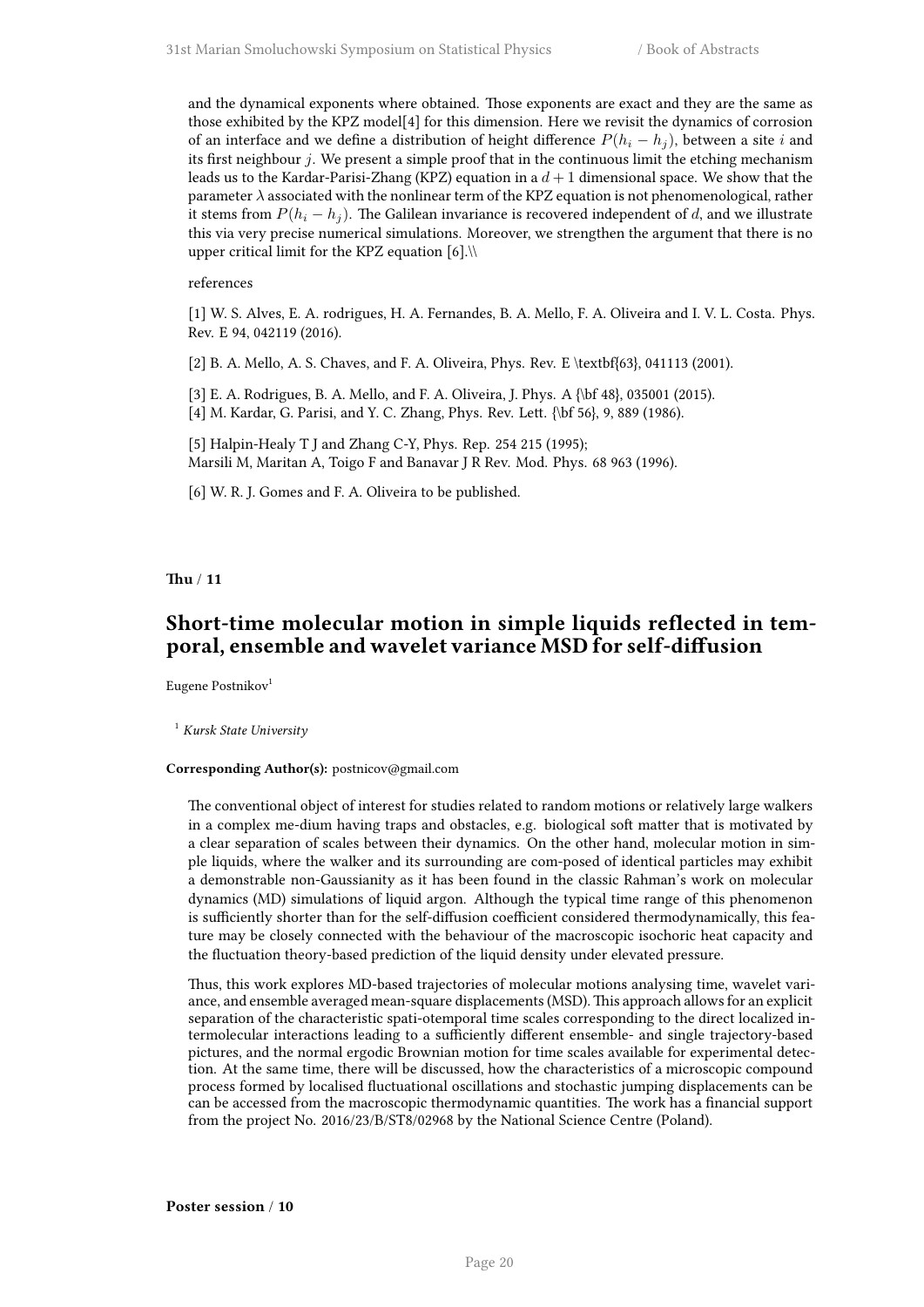## **Power fluctuations close to the Carnot efficiency**

Artem  $\text{Ryabov}^1$  ; Viktor Holubec<sup>2</sup>

<sup>1</sup> *Charles University*

<sup>2</sup> *Charles University (Czech Republic) and Universität Leipzig (Germany)*

**Corresponding Author(s):** rjabov.a@gmail.com

We show that work and power fluctuations in quasi-static periodically driven heat engines (PHEs) operating with the Carnot efficiency at nonzero output power are finite and can even vanish. This result contradicts the corresponding findings for steady state HEs (SSHEs), where the Carnot efficiency at nonzero power with finite fluctuations cannot be reached quasi-statically. Moreover, the Fano factor for work done by the SSHEs operating at the Carnot efficiency necessarily diverges, while it is constant for the PHEs. In the studied regime, the PHEs thus can be mapped onto the SSHEs on the level of mean values only. We exemplify our findings for the PHEs using an exactly solvable and experimentally relevant model of an overdamped Brownian HE. In this model, the finite-time quasi-static Carnot cycle can be realized due to the possibility to control the relaxation time of the system. Our results can be used to engineer efficient, powerful and reliable HEs.

<span id="page-26-0"></span>**Mon noon** / **9**

## **Non-equilibrium Steady States of the Brownian Asymmetric Simple Exclusion Process**

**Author(s):** Artem Ryabov<sup>1</sup>

**Co-author(s):** Dominik Lips<sup>2</sup>; Philipp Maass<sup>2</sup>

<sup>1</sup> *Charles University*

2 *Fachbereich Physik, Universität Osnabrück, Germany*

#### **Corresponding Author(s):** rjabov.a@gmail.com

We discuss non-equilibrium steady states of a system of Brownian hard spheres diffusing in a onedimensional cosine potential, where a small static bias is driving the particles in one direction. The amplitude of the cosine potential in this Brownian asymmetric simple exclusion process (BASEP) is assumed to be large compared to the thermal energy, leading to a hopping motion of the particles between potential wells. Thus, one may expect that the non-equilibrium steady states of the BASEP are similar to those of its lattice counterpart, the asymmetric simple exclusion process (ASEP). Contrary to this expectation, the BASEP exhibits a much richer behavior due to the additional length scale in the problem brought by the particle diameter. Compared to the case of non-interacting particles, we find both current enhancement caused by multi-occupation of potential wells for small particle diameters and current suppression caused by a blocking effect for large diameters. The phase diagram of the BASEP with open boundaries depends on the particle diameter and can contain five phases. The ASEP-like behavior is observed only in a limited range of parameters. We furthermore discuss transition times and splitting probabilities for a tagged particle in the BASEP. These quantities exhibit a remarkable asymmetry, which we relate to the collective particle motion.

<span id="page-26-1"></span>**Mon morning** / **52**

## **Celestial mechanics of fruit flies or a theory for mushroomers**

Lutz Schimansky-Geier<sup>1</sup>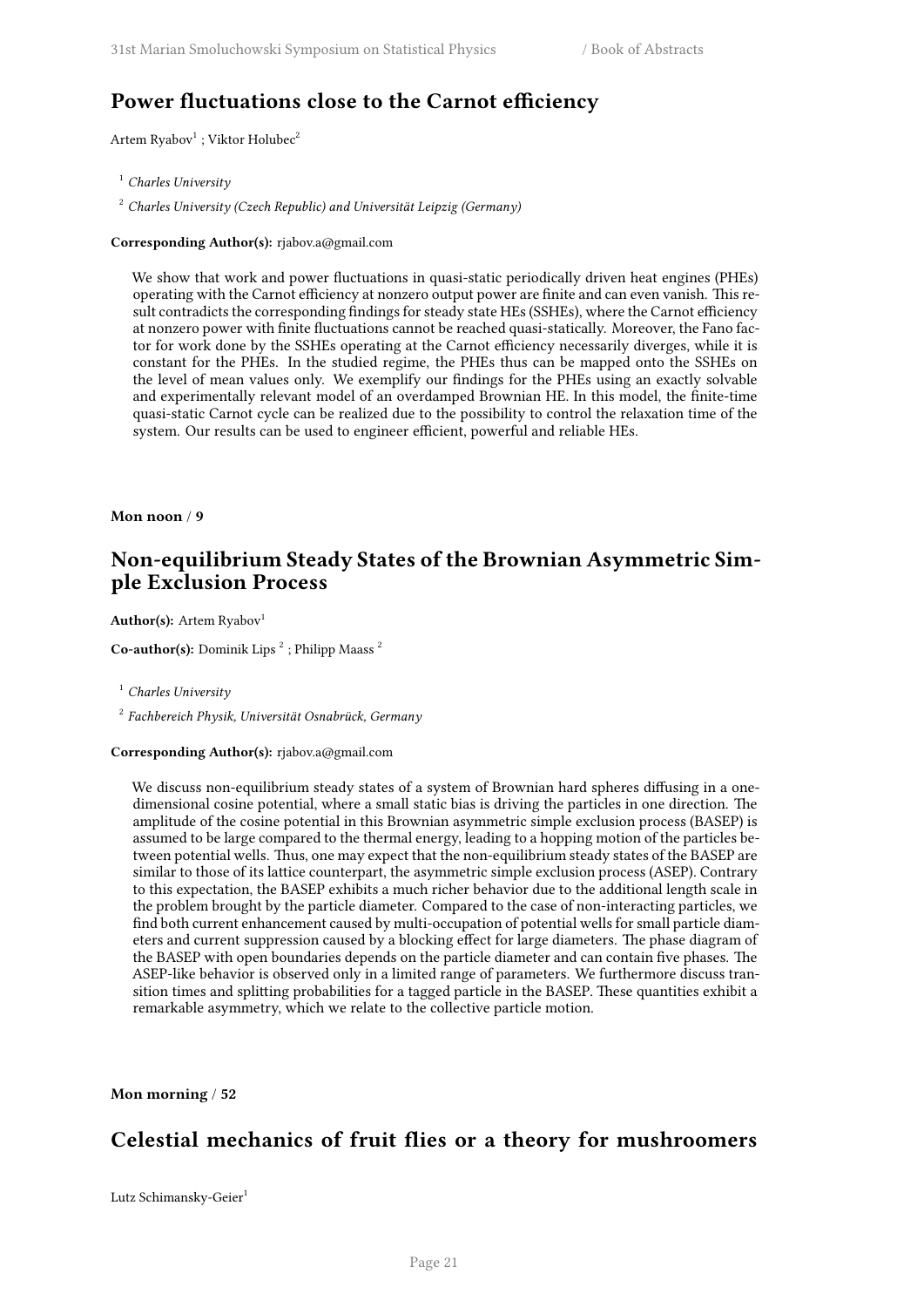<sup>1</sup> *Department of Physics, Humboldt-University at Berlin*

The topic of global search in complex environments have been often investigated. But a search can also be local in the sense that it is centered at a given home position. In the latter case, the searcher does not only look for a new target but is also required to regularly return to the home position. Such behavior is typical for many insects and achieves technical importance for self-navigating robotic systems. We propose a stochastic nonlinear model for local search which does not distinguish between the two aims. The dynamics bases on an active particle moving with constant speed. It performs a pursuit and escape behavior of the heading from the position vector realizing thereby optimal exploration of space and the return to the home. We discuss the mechanics of the searcher and inspect the role of noise. Such randomness is present in the decision making rule of selecting the new heading direction. We consider Levy noises with different degree of discontinuity and report about steady spatial densities for the searchers. Also we report about an optimal noise intensity that a searcher finds a target at nearby places. For this noise value the required time for finding the target becomes minimal which appears to be the consequence of different relaxation processes in the spatial and the angular dynamics. Further extensions of the model are discussed during the lecture.

J. Nötel, V.L.S. Freitas, E. E.N. Macau, and L. Schimansky-Geier, "A class of stochastic models for local search", Phys. Rev. E accepted for publication.

J. Nötel, V.L.S. Freitas, E. E.N. Macau, and L. Schimansky-Geier, "Search and return model for stochastic path integrators", CHAOS, accepted for publication.

<span id="page-27-0"></span>**Tue morning** / **1**

## **Robust Active Force Detection with the Overdamped Langevin Equation**

Author(s): Alexander S. Serov<sup>1</sup>

Co-author(s): Christian L. Vestergaard<sup>1</sup>; Jean-Baptiste Masson<sup>1</sup>

<sup>1</sup> *Decision and Bayesian Computation Group, Department of Neuroscience, CNRS, UMR 3571, Institut Pasteur, Paris; C3BI, USR 3756, Institut Pasteur, CNRS - Paris*

#### **Corresponding Author(s):** alexander.serov@pasteur.fr

The Overdamped Langevin equation describes the inertialess motion of a particle under deterministic drift and thermal noise. The deterministic drift is the result of the combined action of active forces and the diffusivity gradient (the "spurious" force). For biological applications, it is important to distinguish between the two components, because the former indicates specific interactions, while the latter is due to a heterogeneous environment, in which these interactions take place. The spurious force is always proportional to the diffusivity gradient, but the proportionality coefficient is only known for equilibrium systems. This leads to a range of possible spurious force values in out-ofequilibrium systems and leads to ambiguity in the interpretation of the observed drift. This ambiguity is known as the Itô-Stratonovich dilemma.

<span id="page-27-1"></span>In this work, we do not try to resolve the dilemma, but analyze the information that can be extracted about the active forces in an *a priori* unknown out-of-equilibrium system. To this end, we propose a Bayesian method that marginalizes over all possible values of the spurious force and allows robust identification of active forces in both equilibrium and out-of-equilibrium setups. Under certain assumptions, the main result can be obtained in an analytical form. The method has a significantly decreased false positive rate of active force detection as compared to conventional approaches. We illustrate the practical value of the method by integrating it into an open-source software project and applying it to both numerical trajectories and experimental single-biomolecule tracks recorded on the cell membrane.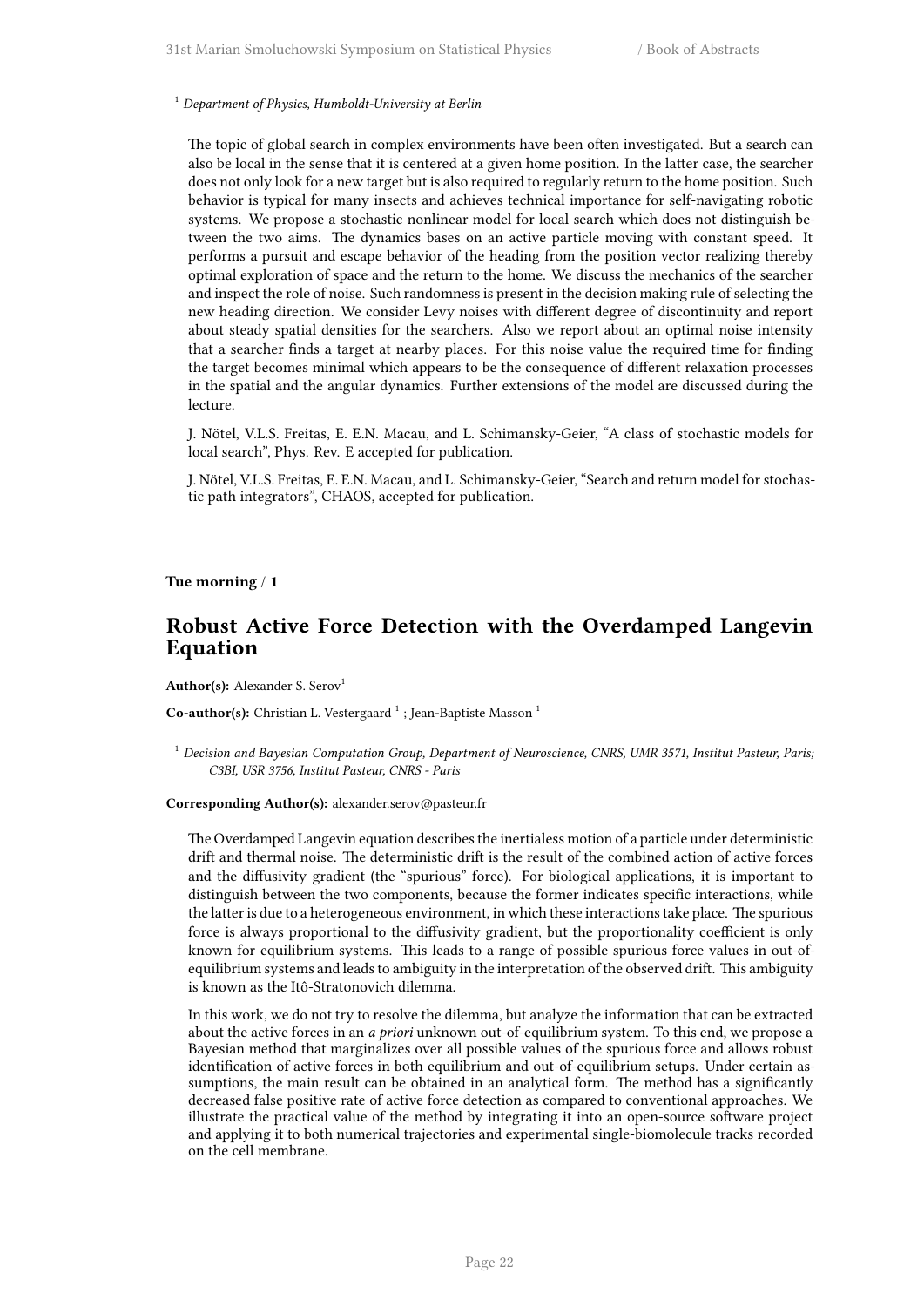#### **Poster session** / **34**

## **Many body localization of bosons in optical lattices.**

**Author(s): Piotr Sierant<sup>1</sup>** 

**Co-author(s):** Jakub Zakrzewski <sup>1</sup>

1 *Jagiellonian University in Kraków*

**Corresponding Author(s):** sierant.piotr@gmail.com

This contribution is based mainly on [1]. Many-body localization for a system of bosons trapped in a one dimensional lattice is discussed.

Two models that may be realized for cold atoms in optical lattices are considered. The first one is Bose–Hubbard model with a random on–site potential

$$
H = -J\sum_{\langle i,j\rangle} \hat{a}_i^{\dagger} \hat{a}_j + \frac{U}{2} \sum_i \hat{n}_i (\hat{n}_i - 1) + \sum_i \mu_i \hat{n}_i
$$

where  $a_i^+$  and  $a_i$  are operators creating and annihilating boson at site *i* of the lattice, *J* and *U* are respectively tunneling amplitude and interaction strength and  $\mu_i$  is a random on–site potential distributed uniformly in interval  $[-W, W]$ . The random on–site potential model is compared with random interactions model [2-3]

$$
H = -J \sum_{\langle i,j \rangle} \hat{a}_i^{\dagger} \hat{a}_j + \frac{1}{2} \sum_i U_i \hat{n}_i (\hat{n}_i - 1)
$$

where  $U_i \in [0, U]$  is random interaction strength.

While the origin and character of the disorder in both systems is different they show interesting similar properties. In particular, many-body localization appears for a sufficiently large disorder strengths *W* and *U* as verified by a time evolution of initial density wave states as well as using statistical

properties of energy levels for small system sizes. Starting with different initial states, we observe that the localization properties are energy-dependent which reveals an inverted many-body localization edge in both systems – that finding is also verified by statistical analysis of energy spectrum – see Fig. $\sim$ 1.

Moreover, we consider computationally challenging regime of

transition between many body localized and extended phases where we observe a characteristic algebraic decay of density correlations which may be attributed to subdiffusion (and Griffiths-like regions) in the studied systems. Ergodicity breaking in the disordered Bose-Hubbard models is compared with the slowing-down of the time evolution of the clean system at large interactions.

[1] P. Sierant and J. Zakrzewski, Many-body localization of bosons in optical lattices, New J. Phys. **20** 043032 (2018)

[2] Piotr Sierant, Dominique Delande, and Jakub Zakrzewski, Many-body localization due to random interactions, Phys. Rev. A **95**, 021601 (2017)

[3] Piotr Sierant, Dominique Delande, Jakub Zakrzewski, Many-body localization for randomly interacting bosons, Acta Physica Polonica A **132**, 1707 (2017)

<span id="page-28-0"></span>**Mon afternoon** / **50**

## **Weighted models for level statistics across the many–body localization transition**

**Author(s): Piotr Sierant<sup>1</sup>**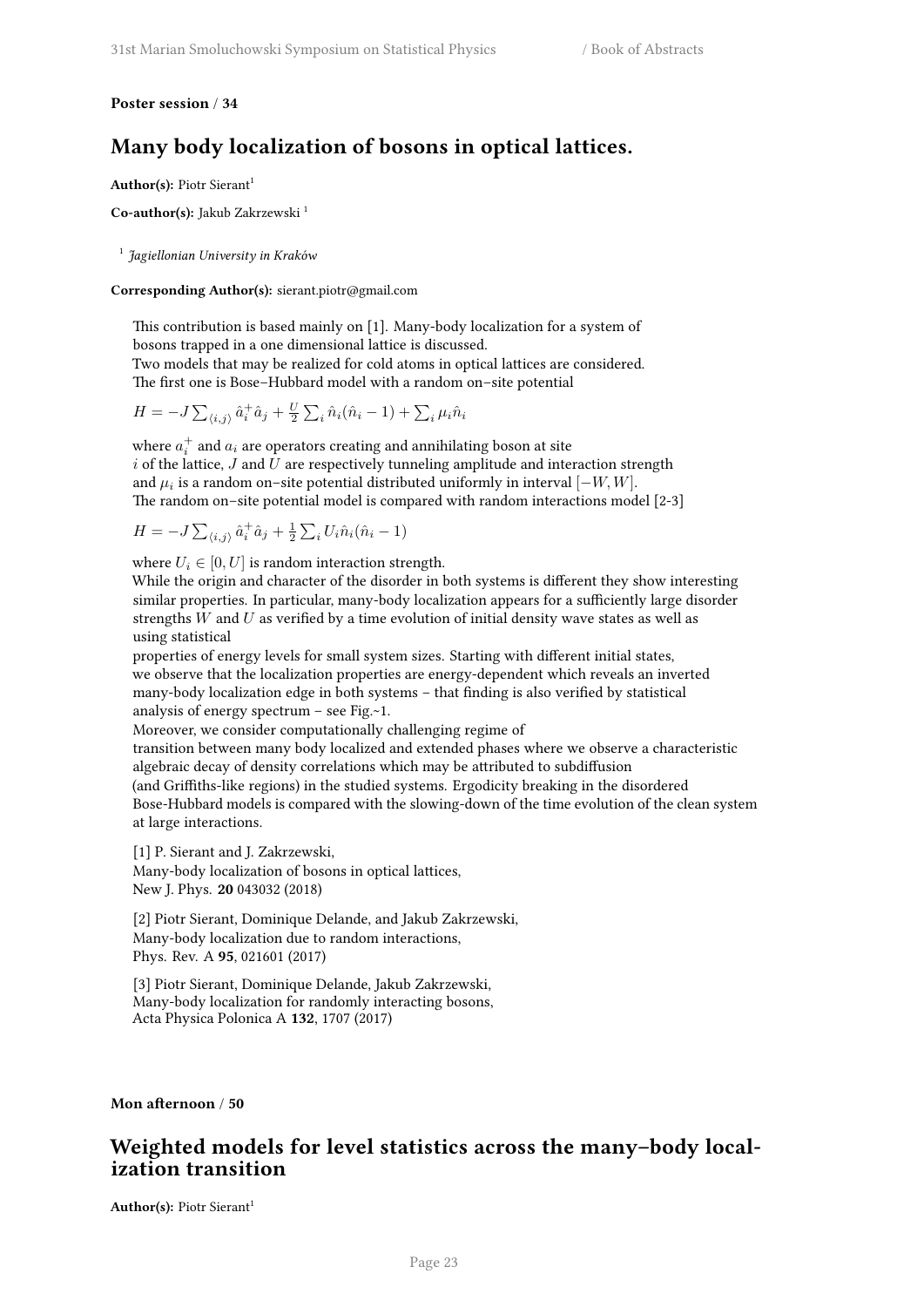#### **Co-author(s):** Jakub Zakrzewski <sup>1</sup>

#### 1 *Jagiellonian University in Kraków*

#### **Corresponding Author(s):** sierant.piotr@gmail.com

We study level statistics across the many-body localization transition. An analysis of the gap ratio statistics from the perspective of inter- and intra-sample randomness allows us to pin point differences between transitions in random and quasi-random disorder, showing effects due to Griffiths rare events for the former case. Defining a mean gap ratio for a single realization of disorder we show that it has a broad, system specific distribution across the whole transition. That explains the necessity of introducing weighted random matrix ensembles that correctly grasp the sample-to-sample variation of system properties including the rare events. We consider two such approaches. One is a weighted short-range plasma model, the other a weighted power–law random banded matrix model. Treating the single sample gap ratio distribution as input, the considered weighted models yield a very good agreement both for spacing distribution including its exponential tail and the number variance up to tens of level spacings. We show explicitly that our weighted models describe the level statistics across the whole ergodic to many-body localized transition much more faithfully than earlier predictions. We also demonstrate that our model describes level statistics in variety of spin, bosonic and fermionic systems. The remaining deviations for long-range spectral correlations are discussed and attributed mainly to the intricacies of level unfolding.

[1] P. Sierant and J. Zakrzewski, *Intermediate spectral statistics in the many–body localization transition*, arXiv:1807.06983

[2] P. Sierant and J. Zakrzewski, *Weighted models for level statistics across the many–body localization transition*, arXiv:1808.02795

#### <span id="page-29-0"></span>**Poster session** / **48**

## **Negative mobility for controlled mass-based particle separation**

**Author(s):** Aleksandra Slapik<sup>1</sup>

Co-author(s): Jakub Spiechowicz<sup>2</sup>; Jerzy Łuczka<sup>3</sup>

<sup>1</sup> *University of Silesia*

2 *Institute of Physics, University of Silesia in Katowice*

<sup>3</sup> *University of Silesia, Katowice*

#### **Corresponding Author(s):** aleksandra.slapik@smcebi.edu.pl

Dynamics of the systems at the sub-micro level can reveal astounding effects and may often mislead our intuition. However, since fluctuations play a key role at this scale, unexpected physical phenomena that contradict our everyday experience should not be a surprise. In this study we consider one of the anomalous transport effects, namely the directed transport of the particles in the opposite direction to an external static force applied to the system. Such a behaviour, referred to as negative mobility, was predicted theoretically in 2007 in a system consisting of inertial Brownian particle moving in a one-dimensional periodic symmetric potential [1]. A year later it was confirmed experimentally in the experiment involving determination of current-voltage characteristics of the microwaved-driven Josephson junction [2]. In 2010 negative mobility has been observed for sub-micro colloidal particles [3] and in 2016 for intracellular organelles [4].

In terms of the Brownian motion the following problem is considered: is it possible to use negative mobility in order to mechanically separate a mixture of various particles in a controlled manner? A number of experiments involving negative mobility already report on successful separation of two types of particles with different sizes in a microfluidic devices [3, 4]. However, no investigation on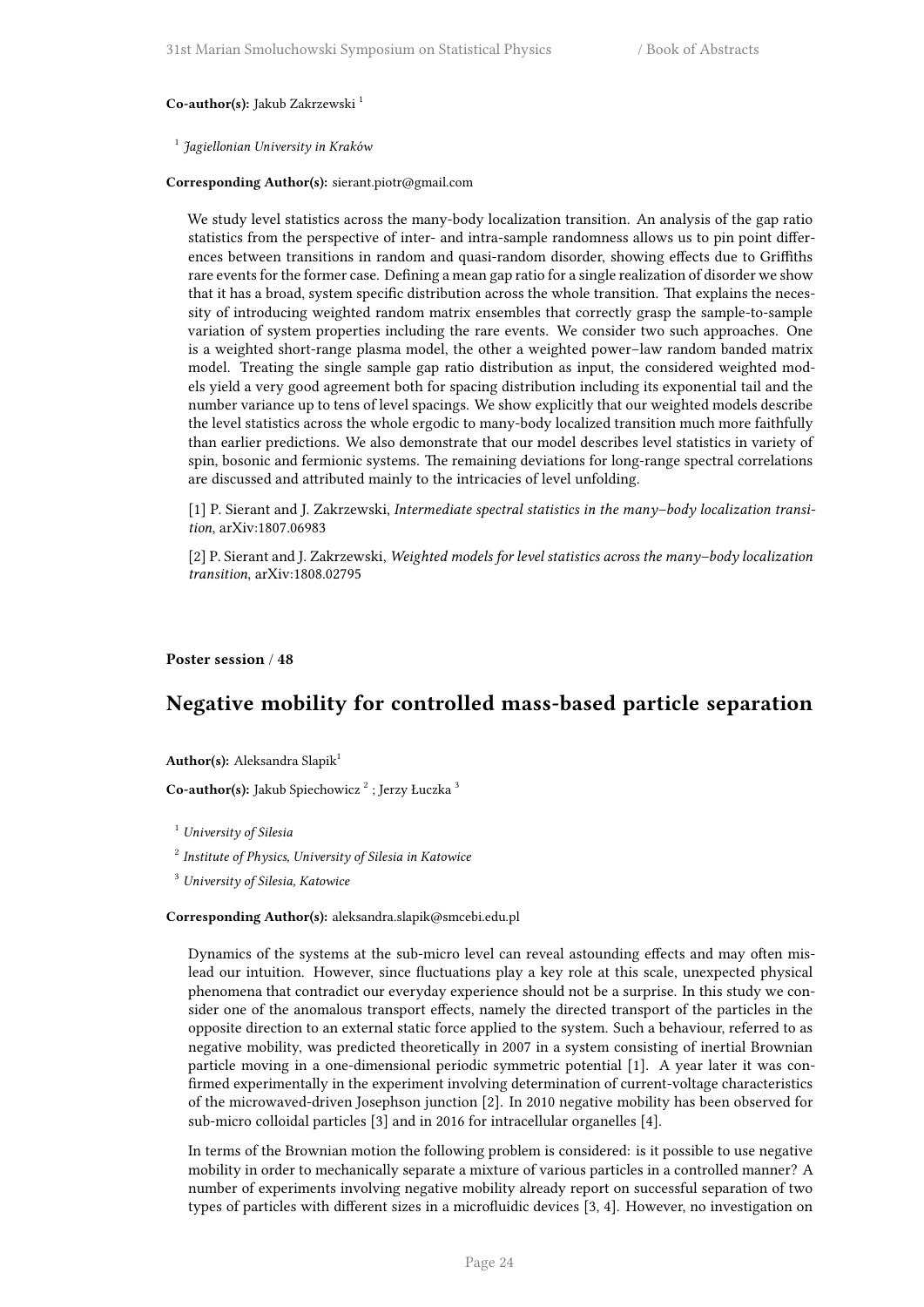how to isolate particles with desired parameters has been found. We performed a number of numerical simulations in order to reveal conditions that guarantee controlled particles isolation by the means of difference in their mobility. In the mechanism proposed here the distinction between particles is based on their absolute mass, i.e. parameter of the model reflecting the correlation between particle mass, applied potential and friction forces present in the system.

[1] L Machura, M Kostur, P Talkner, J Luczka, and P Hanggi. Absolute negative mobility induced by thermal equilibrium fluctuations. Physical Review Letters, 98(4):040601, 2007

[2] J Nagel, D Speer, T Gaber, A Sterck, R Eich-horn, Peter Reimann, K Ilin, M Siegel, D Koelle, and R Kleiner. Observation of negative absolute resistance in a josephson junction. Physical Review Letters, 100(21):217001, 2008

[3] Ralf Eichhorn, Jan Regtmeier, Dario Anselmetti, and Peter Reimann. Negative mobility and sorting of colloidal particles. Soft Matter, 6(9):1858–1862, 2010.

[4] Jinghui Luo, Katherine A Muratore, Edgar A Arriaga, and Alexandra Ros. Deterministic absolute negative mobility for micro-and submicrometer particles induced in a microfluidic device. Analytical Chemistry, 88(11):5920–5927, 2016

<span id="page-30-0"></span>**Mon morning** / **46**

## **Random search with resetting: A unified renewal approach**

Author(s): Igor Sokolov<sup>1</sup>

**Co-author(s):** Aleksei Chechkin <sup>2</sup>

<sup>1</sup> *Humbold University at Berlin*

2 *Institute of Physics and Astronomy, Potsdam University, Karl-Liebknecht-Strasse 24/25, 14476 Potsdam-Golm, Germany*

**Corresponding Author(s):** igor.sokolov@physik.hu-berlin.de

We provide a unified renewal approach to the problem of random search for several targets under resetting. This framework does not rely on specific properties of the search process and resetting procedure, allows for simpler derivation of known results, and leads to new ones. Concentrating on minimizing the mean hitting time, we show that resetting at a constant pace is the best possible option if resetting helps at all, and derive the equation for the optimal resetting pace. No resetting may be a better strategy if without resetting the probability of not finding a target decays with time to zero exponentially or faster. We also calculate splitting probabilities between the targets, and define the limits in which these can be manipulated by changing the resetting procedure. We moreover show that the number of moments of the hitting time distribution under resetting is not less than the sum of the numbers of moments of the resetting time distribution and the hitting time distribution without resetting.

<span id="page-30-1"></span>**Poster session** / **35**

## **Spin frustration of a mixed spin-1/2 and spin-3/2 Ising model on a decorated square lattice driven by a magnetoelastic coupling**

Author(s): Jozef Strecka<sup>1</sup>

**Co-author(s):** Onofre Rojas<sup>2</sup>; Sergio de Souza<sup>2</sup>

1 *Safarik University*

<sup>2</sup> *UFLA*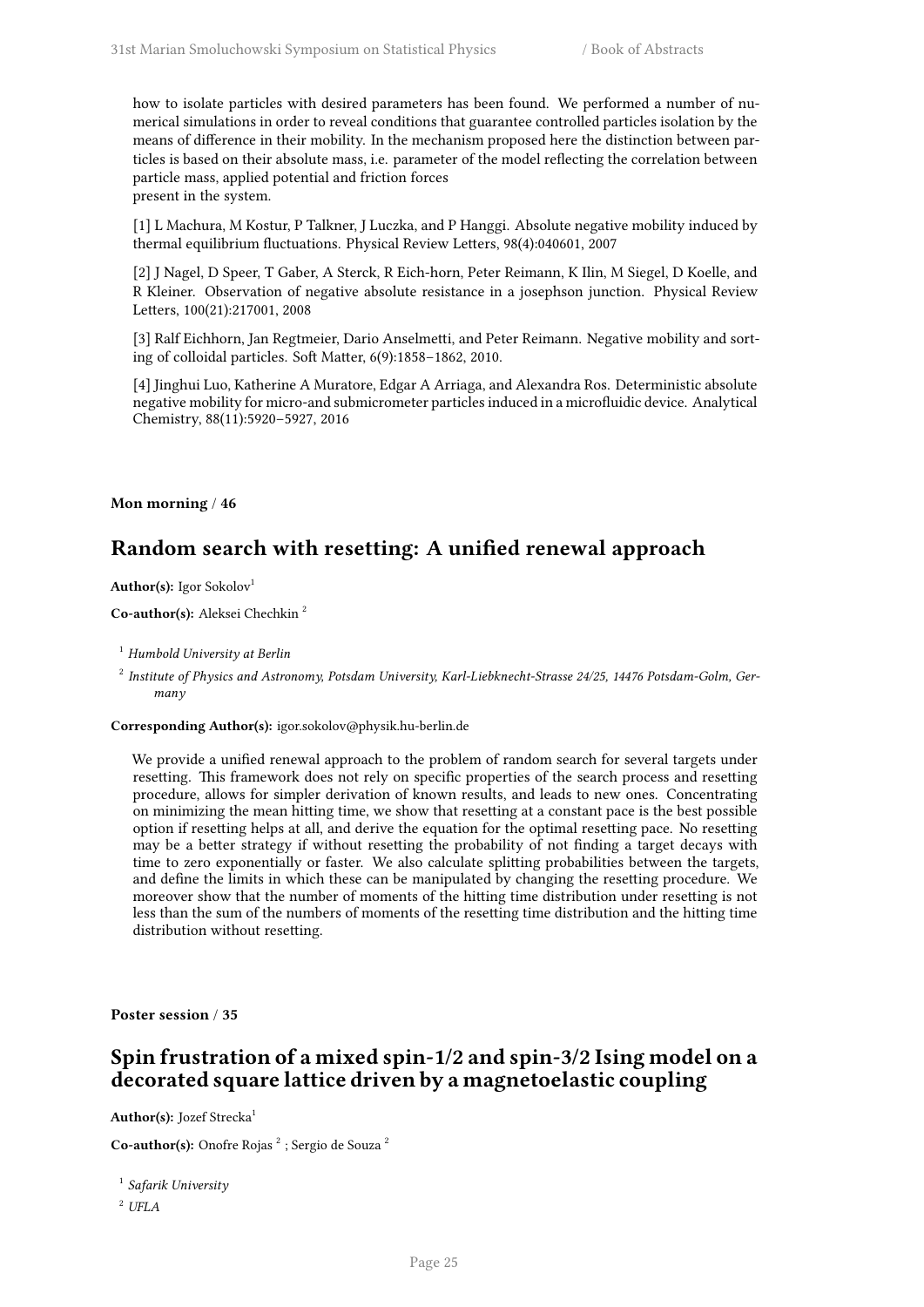#### **Corresponding Author(s):** jozef.strecka@upjs.sk

The mixed spin-1/2 and spin-3/2 Ising model on a decorated planar lattice accounting for lattice vibrations of decorating atoms is treated by making use of the canonical coordinate transformation, the decoration-iteration transformation, and the harmonic approximation. It is shown that the magnetoelastic coupling gives rise to an effective single-ion anisotropy and three-site four-spin interaction, which are responsible for the anomalous spin frustration of the decorating spins in virtue of a competition with the equilibrium nearest-neighbor exchange interaction between the nodal and decorating spins. The ground-state and finite-temperature phase diagrams are constructed for the particular case of the mixed spin-1/2 and spin-3/2 Ising model on a decorated square lattice for which thermal dependencies of the spontaneous magnetization and specific heat are also examined in detail. It is evidenced that a sufficiently strong magnetoelastic coupling leads to a peculiar coexistence of the antiferromagnetic long-range order of the nodal spins with the disorder of the decorating spins within the frustrated antiferromagnetic phase. The investigated model displays a variety of temperature dependencies of the total specific heat, which may involve in its magnetic part one logarithmic divergence from the Ising universality class apart from one or two additional round maxima superimposed

on a standard thermal dependence of the lattice part of the specific heat.

#### **Tue afternoon** / **54**

## **Deterministic Loewner equation and unstable growth processes**

Author(s): Piotr Szymczak<sup>1</sup>

**Co-author(s):** Michał Pecelerowicz <sup>1</sup>

<sup>1</sup> *University of Warsaw*

#### **Corresponding Author(s):** piotr.szymczak@fuw.edu.pl

The Loewner equation in its stochastic incarnation has proved to be an insightful method in studying scaling limits of critical two-dimensional lattice models in statistical mechanics. However, a deterministic counterpart of this equation is also a valuable tool, particularly well-suited for the description of diffusion-controlled growth problems, such as electrodeposition, dielectric breakdown or viscous fingering [1-3]. In this communication, we use this formalism to describe the growth of finger-like protrusions driven by the gradient of a harmonic field. Following Carleson and Makarov [1] we assume that the growth takes place only at the tips of long-and-thin fingers. However, in contrast to [1], we allow the fingers to split, which is crucial to obtain the patterns corresponding to those observed in nature. We discuss different splitting criteria and study the dynamics of the model in variety of geometries. In particular, we demonstrate that tip-splitting instability of the growing fingers can lead to the stable, regular movement of the envelope of the growing structure [4]. Finally, we show how this formalism can be applied to the evolution of the river networks [5-7] and demonstrate that it correctly predicts the branching angle between the streams to be 72 degrees.

- 1. L. Carleson and N. Makarov, *Laplacian path models*, J. Anal. Math. **87**, 103 (2002)
- 2. T. Gubiec, P. Szymczak, *Fingered growth in channel geometry: A Loewner equation approach* ,Phys. Rev. E, **77** , 041602 (2008)
- 3. M. Pecelerowicz, A. Budek, P. Szymczak, *Effective description of the interaction between anisotropic viscous fingers*, EPL, **108**, 14001 (2014)
- 4. M. Pecelerowicz, P. Szymczak, *Stabilizing effect of tip-splitting on the interface motion*, Phys. Rev. E, **94**, 062801 (2016)
- 5. O. Devauchelle, A. P. Petroff, H. F. Seybold, and D. Rothman, *Ramification of stream networks*, Proc. Natl. Acad. Sci. USA, **109**, 20832 (2012)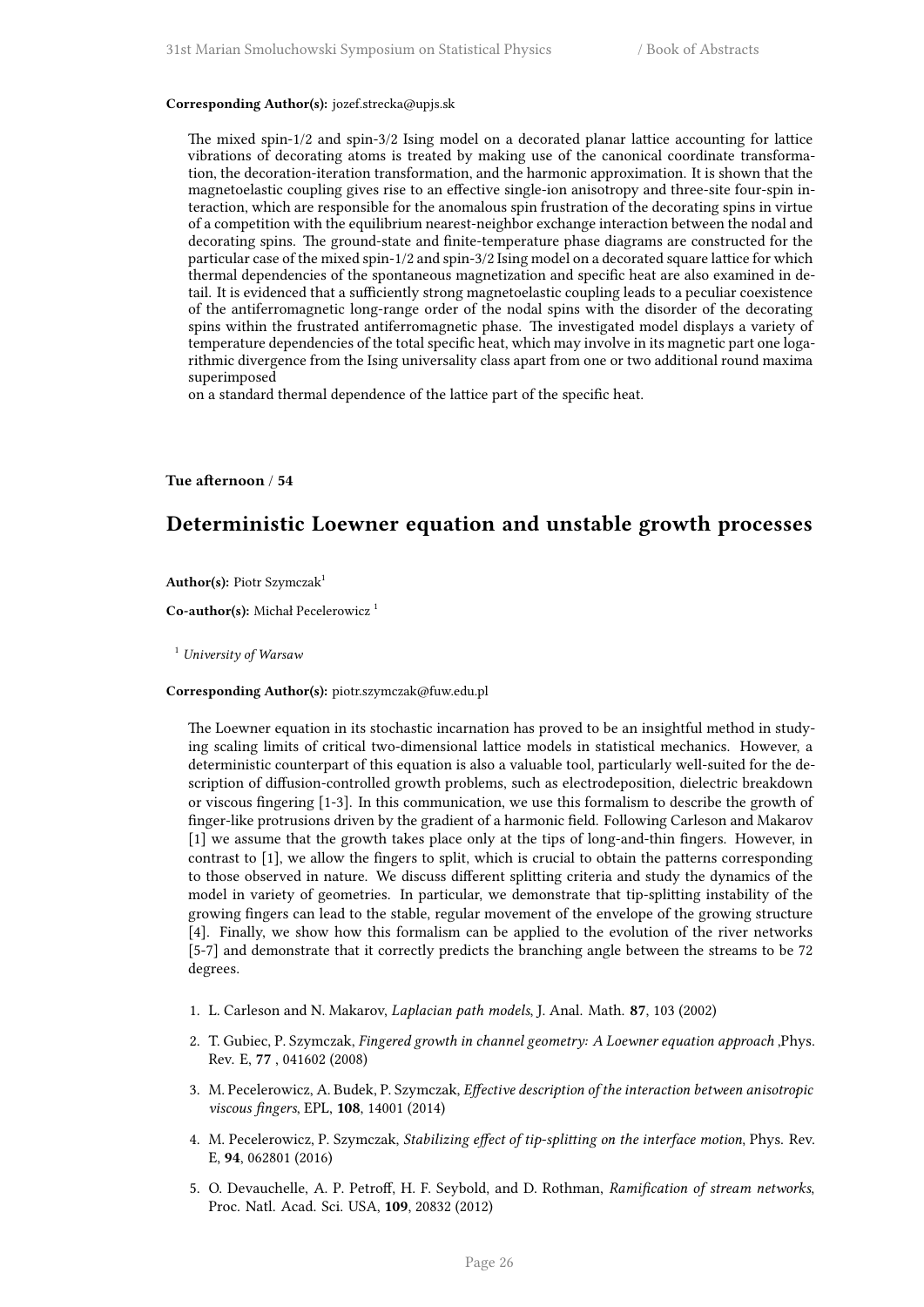- 6. Y. Cohen, O. Devauchelle, H. F. Seybold, R. S. Yi, P. Szymczak, D. Rothman, *Path selection in the growth of rivers*, Proc. Natl. Acad. Sci. USA, **112**, 14132 (2015)
- 7. O. Devauchelle, P. Szymczak, M. Pecelerowicz, Y. Cohen. H. Seybold, D. H. Rothman, *Laplacian networks: Growth, local symmetry and shape optimization*, Phys. Rev. E, **95**, 033113 (2017)

**Poster session** / **25**

## **Multifractal characteristics of BK channels' activity in human glioblastoma cells**

**Author(s):** Paulina Trybek<sup>1</sup>

 $\bf Co\text{-}author(s):$  Agata Wawrzkiewicz-Jalowiecka  $^2$  ; Beata Dworakowska  $^3$  ; Lukasz Machura  $^1$  ; Zbigniew Grzywna 2

<sup>1</sup> *University of Silesia*

2 *Silesian University of Technology, Faculty of Chemistry*

<sup>3</sup> *Warsaw University of Life Sciences – SGGW*

**Corresponding Author(s):** paulina.trybek@gmail.com

BK channels are voltage-gated potassium channels that exhibit large single-channel conductance. They are involved in a number of important physiological processes including the pathogenesis of several diseases. In this work, we analyze the multifractal properties of glioblastoma BK channels activity in different experimental conditions. The sequences of ion currents and dwell times of BK channels' states are analyzed under the influence of such factors like the mechanical strain of the cell membrane at its hyper- and depolarization. In addition, the different stages of membrane fatigue obtained by the repeated membrane stimulation (by suction) are taken into consideration. Among the several methods used for the investigation of the ion channels dynamics here, the advantage lies within the techniques which take into account its nonlinear character. This approach offers a better insight into a complex nature of the biosystem and is closely related to the real phenomena associated with its ability to adapt to the ever-changing environment. For a comprehensive evaluation of analyzed time series, the Multifractal Detrended Fluctuation Analysis was applied. Through this method, the long-range memory effect measured by the Hurst exponent was examined at different scaling regimes.

[1] Zheng, Jie, and Matthew C. Trudeau, eds. Handbook of ion channels. CRC Press, 2015.

[2] Liebovitch, Larry S., et al. "Fractal methods to analyze ion channel kinetics." Methods 24.4 (2001): 359-375.

[3] Siwy, Zuzanna, Marcel Ausloos, and Kristinka Ivanova. "Correlation studies of open and closed state fluctuations in an ion channel: Analysis of ion current through a large-conductance locust potassium channel." Physical Review E 65.3 (2002): 031907.

<span id="page-32-0"></span>**Poster session** / **21**

## **Cardiovascular dynamics models for hypertension patients based on symbolized signals of heart rate and arterial blood pressure**

**Author(s):** Dorota Wejer<sup>1</sup>

**Co-author(s):** Beata Graff  $^2$  ; Danuta Makowiec  $^3$  ; Krzysztof Narkiewicz  $^2$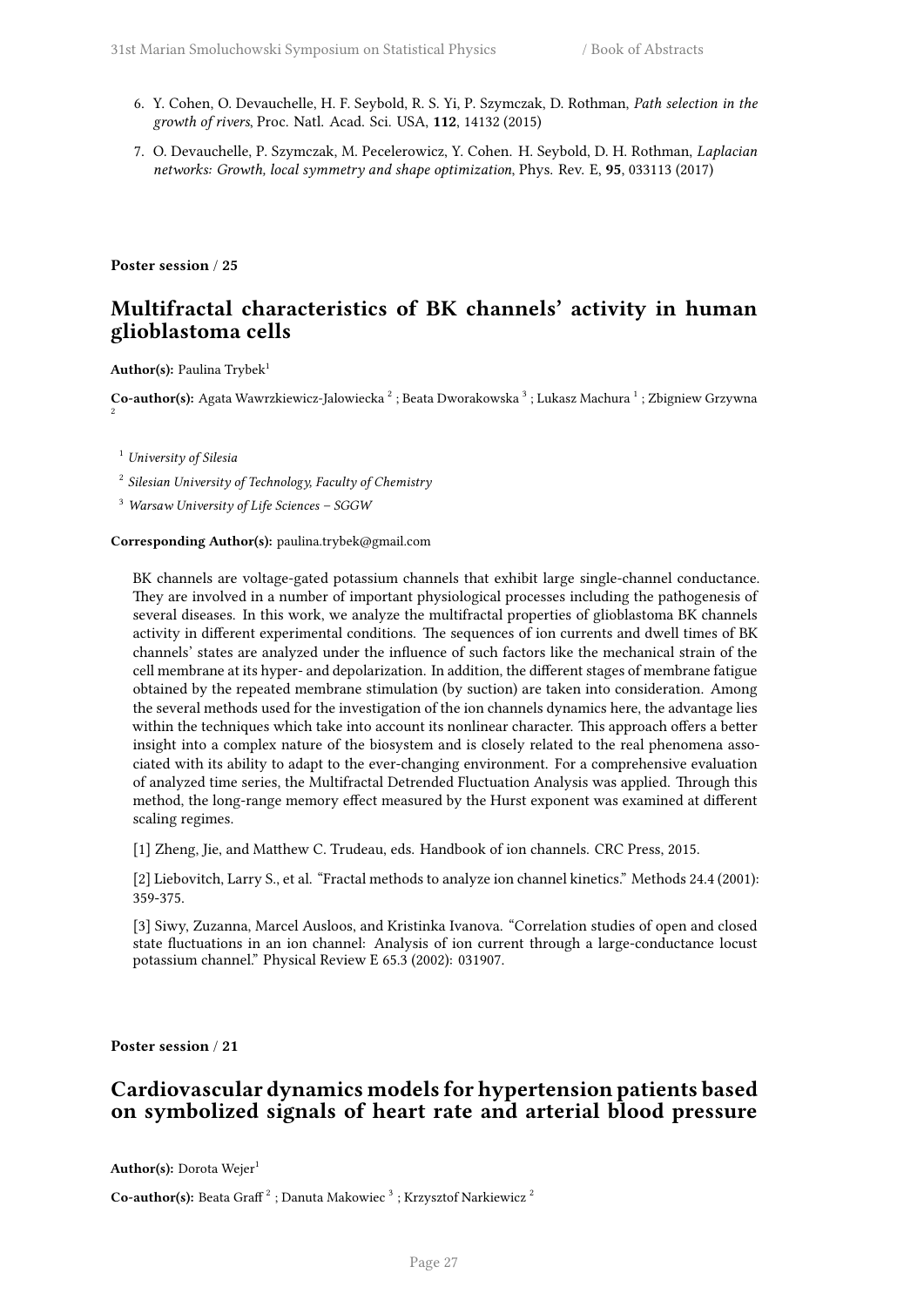- <sup>1</sup> *University of Gdańsk, Faculty of Mathematics, Physics and Informatics, Institute of Experimental Physics*
- <sup>2</sup> *Medical University of Gdansk, Department of Hypertension and Diabetology*
- <sup>3</sup> *University of Gdansk, Faculty of Mathematics, Physics and Informatics, Institute of Theoretical Physics and Astrophysics*

#### **Corresponding Author(s):** dorota.wejer@ug.edu.pl

Hypertension - a long-term elevation of blood pressure - is a major risk factor for cardiovascular disease like coronary artery disease, stroke and kidney failure. The dynamic relationships in cardiovascular system are altered in hypertensive patients but there is a lack of methods providing qualitative and quantitative assessment of these changes. Therefore, the aim of the study is to compare the dynamics of the cardiovascular system of healthy and hypertensive people using symbolization by three-event-patterns, and then to reproduce the properties of physiological series in simulations. The study was based on symbolized signals of heart rate and arterial pressure recorded in 25 healthy people and 38 hypertension patients, resting in the comfortable supine position. Two types of pattern symbolization were used for the subsequent three signal values. The first one focuses on variations of signal values and the second type emphasizes monotonic trends of a signal. For each signal representation, a transition matrix, describing probability to observe pair of patterns subsequently in a time series, was constructed. Transition matrices offer a Markov chain approach to the signal dynamics.

It has occurred that there are only irrelevant differences between transition matrices arising from signals of the healthy group and of hypertensive patients. One could claim that both dynamics are driven by the same Markov rules, though dynamics are performed with specific to the group: healthy or hypertensive. Based on the Markov rates the artificial signals were produced. Their complexity were compared to the original signals by Shannon entropy. The Shannon entropy indicates at almost flat distribution of patterns in artificial signals for both symbolizations (SE(MAP,dyn)=1.59+/- 0.03, SE(MAP,det)=1.33+/-0.06) what is significantly different from entropy of physiological signals  $(SE(MAP, dyn)=1.24+/-0.13, SE(MAP, det)=1.02+/-0.11)$ . Hence the Markovian approach is not efficient in revealing complexity of vascular dynamics. There is not such evident difference when signals of RR-intervals are considered (artificial signals: SE(RR,dyn)=1.50+/- 0.03 , SE(RR,det)=1.27+/-0.05, physiological signals: SE(RR,dyn)=1.34+/- 0.23 , SE(RR,det)=1.08+/-0.19).

**Tue evening** / **51**

#### **Duality in Percolation**

Robert M.  $Ziff^1$ 

<sup>1</sup> *University of Michigan*

In this talk we discuss the importance of duality in two-dimensional percolation, from the determination of thresholds exactly (the star-triangle transformation, the triangle-triangle transformation, the isoradial construction) to the question of the behavior of the number of clusters at the critical point, in which duality and the Euler graph formula play important roles. (Work here with Christian Scullard, Youjin Deng and Stephan Mertens). A connection is also made to numerical methods and recent incredibly precise work done by Jesper Jacobsen and Chris Scullard, which takes advantage of duality considerations. Other applications of duality include crossing problems, which are also closely connected with conformal invariance. Applications of percolation to models of cancer growth, epidemic spreading, and general phase transitions will also be discussed.

**Tue afternoon** / **4**

### **Nurturing Nature for Nanotechnology**

Michael Zwolak<sup>1</sup>

<sup>1</sup> *NIST*